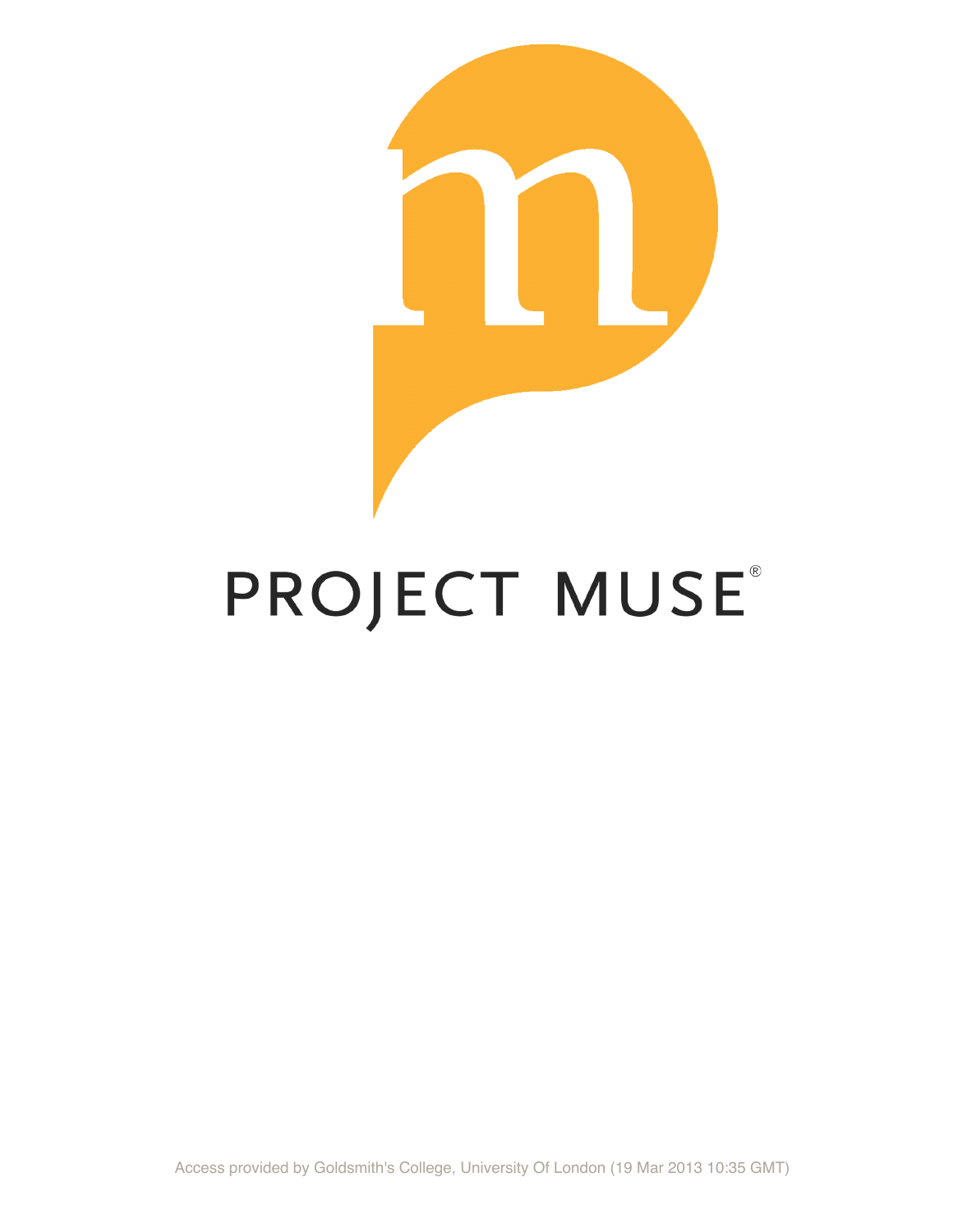# Bare Life, Labor-Power, Mobility, and Global Space

Toward a Marxian Anthropology?

Nicholas De Genova **Goldsmiths, University of London, England**

OVER THE LAST FEW YEARS, WE HAVE WITNESSED, PARTICIPATED IN, AND interpreted, in various ways, a stunning proliferation of social and political manifestations of the global crisis of the world capitalist system. The multifarious onslaughts of the larger crisis seem to plunge us collectively forward into ever more bewildering new predicaments, if not submerge us in outright disasters. Yet, we have nonetheless rediscovered and reinvigorated, in various ways, apparently dormant resources of creative energy for a heterogeneous and dazzling array of insurgent acts of desertion and dissension, defiance and subversion. Even to the varying extents that we may have sought to be participants in some of the diverse contemporary projects to "change the world," however—not merely as "participant observers," in other words, but as observant partisans—we have nonetheless only begun, I suspect, to adequately

CR: The New Centennial Review, Vol. 12, No. 3, 2012, pp. 129-152. ISSN 1532-687x. © 2012 Michigan State University Board of Trustees. All rights reserved.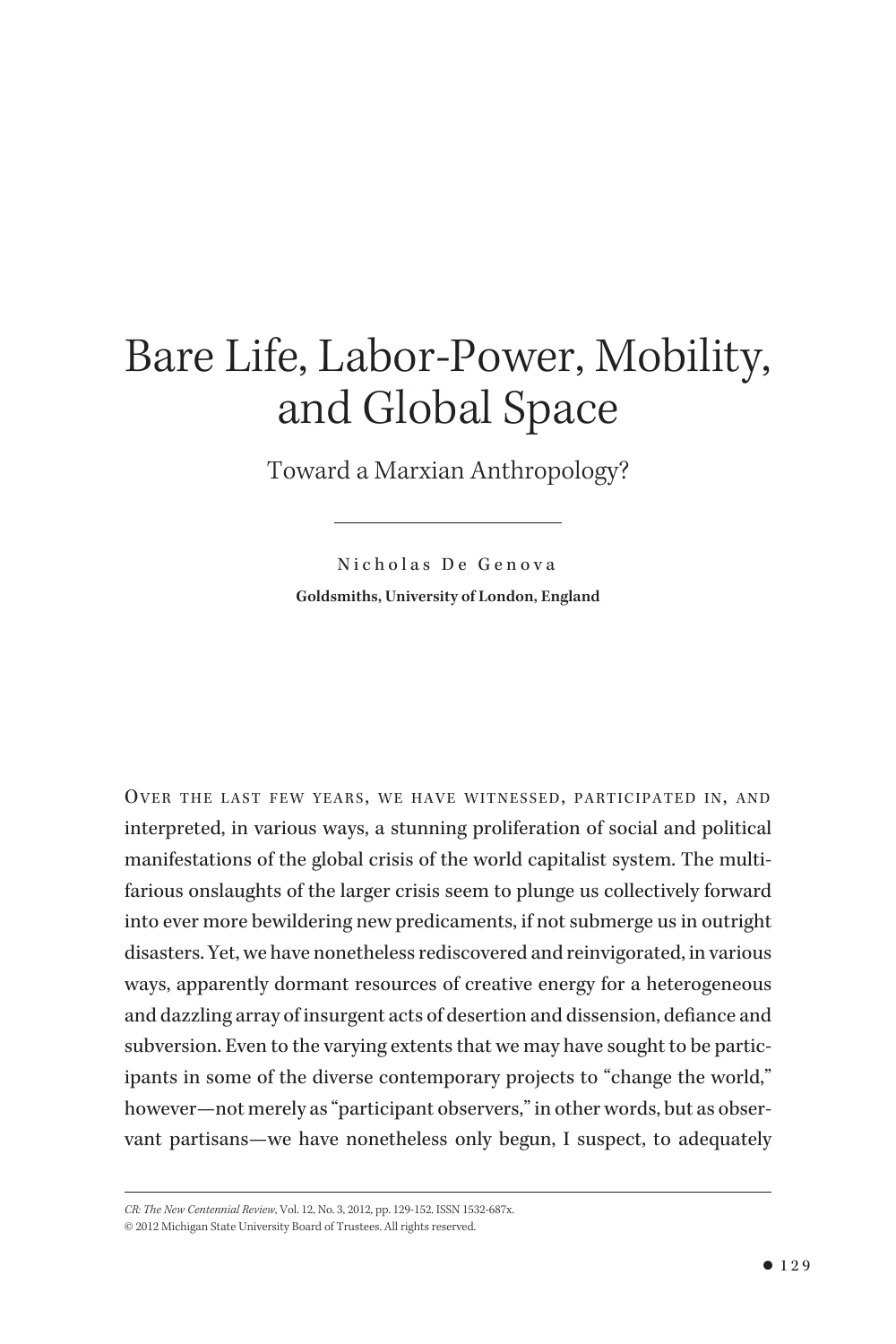interpret this crisis. I am alluding here not so subtly to Marx's famous Thesis 11 from the "Theses on Feuerbach"—wherein "the philosophers have merely *interpreted* the world, in various ways; [but] the point is to *change* it" (1970b, 123; emphases in original). Hence, it is with a sense of urgency with regard to our global political present—and likewise with respect to the inescapable demand of our unrelentingly calamitous circumstances that we act to radically change the world—that I am concerned nonetheless to engage the vexed problem of the analytic tools with which we presume to interpret our fast-and-furious reality. As Walter Benjamin never ceases to remind us, "the tradition of the oppressed teaches us that the 'state of emergency' in which we live is not the exception but the rule." Yet, Benjamin's ever-prophetic injunction—no matter how often piously cited—seems to go always unheeded. Our interpretive and analytic traditions tend to be stubbornly impervious to the exigencies and urgent mandates of an intractable and unrelenting state of emergency. Benjamin goes on:

"Where we perceive a [mere] chain of events, [history] sees one single catastrophe which keeps piling wreckage upon wreckage...." (1968, 257)

Perceiving these developments only serially (as mere events), we witness this singular accumulation of disastrous tragedies and atrocities, and we inherit the perverse and invidious consequences. We live amid the wreckages and convert them into the predicates of a way of life. Our social science and historiography descriptively document and record the results. But somehow the urgency of the veritable cataclysm seems to elude our tools of thought.

Our strategies and tactics for changing the world command an interpretation that uncompromisingly inhabits with us the state of emergency in which we live, an analysis that never retreats from crisis-as-a-way-of-life and refuses to avert its critical gaze from the abominable wreckage of a world characterized, now as in Marx's time, by "uninterrupted disturbance of all social conditions, everlasting uncertainty and agitation," in which "all that is solid melts into air" (Marx and Engels 1967, 83). In his closing lines to *The Poverty of Philosophy,* Marx declares that "the last word of social science" must be "combat or death; bloody struggle or extinction [nothingness]"  $(1963, 175)$ .<sup>1</sup> Still earlier, in his Introduction to the *Critique of Hegel's Philosophy of Right*,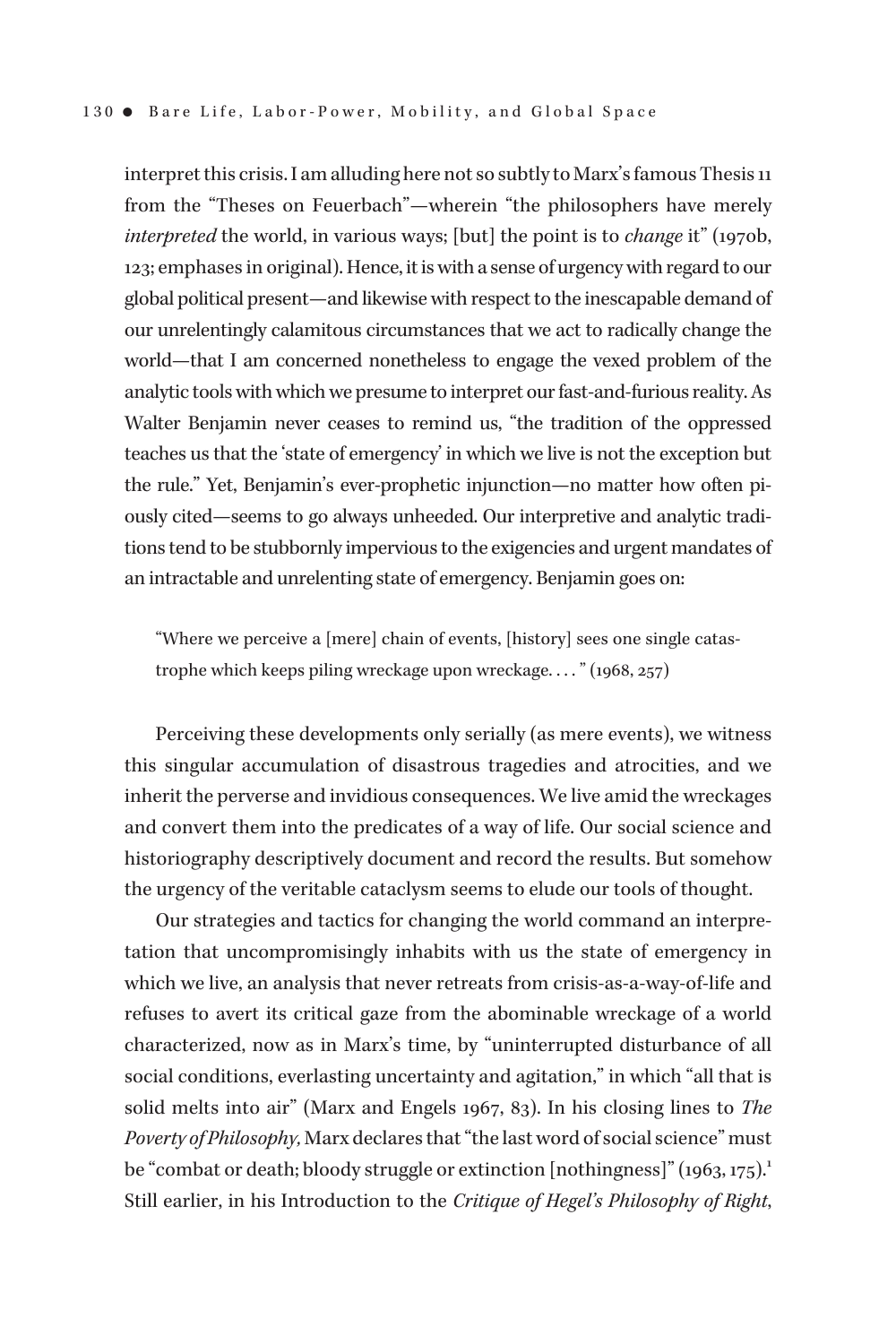Marx similarly invoked this dire nexus between struggle and science, between combat and critique:

The weapon of criticism certainly cannot replace the criticism of weapons; material force must be overthrown by material force; but theory, too, becomes a material force once it seizes the masses... once it becomes radical. To be radical is to grasp matters at the root. But for man the root is man himself. (1970a, 137)

Thus, we may better appreciate that the irascible young Marx's revolutionary impatience for a practical disposition adequate to a world where emergency is the rule rather than the exception was no less exigent in its demand for a rigorously radical critique, indeed, a theory capable of truly apprehending the human condition itself. This would seem to suggest, in other words, the necessity for an adequately radical *anthropology*, in the most fundamentally philosophical sense of the word.

Anthropology as an academic discipline, by contrast, has conventionally taken as some of its most cherished foundational categories, the precise opposites of the key concepts that animate the present inquiry: rather than "bare life"—a figure of generic, even empty, humanity—anthropology has tended always to emphasize the fullness and complexity of social and political life. Instead of labor in the abstract, which we recognize in its commodified form as "labor-power," anthropology has produced exquisite inventories of concrete laboring activities and the "cultural" content of productive work. Against the impermanence and mutability of lives characterized by their mobility, the ethnographic enterprise has been deeply attached to the sedentarist presuppositions of lasting settlement, dwelling, and "community," and contrary to the task of apprehending space on a global scale, ethnographic study has been overwhelmingly localized and place-bound. Rethinking these elementary premises of the ethnographic endeavor and situating these critical concepts at the center of our epistemological frameworks, I will argue, are crucial theoretical and practical tasks for any meaningful social inquiry today. In this regard, the Marxian theoretical arsenal is simply indispensable. But as Marx contended, theory can only become a subversive material force to the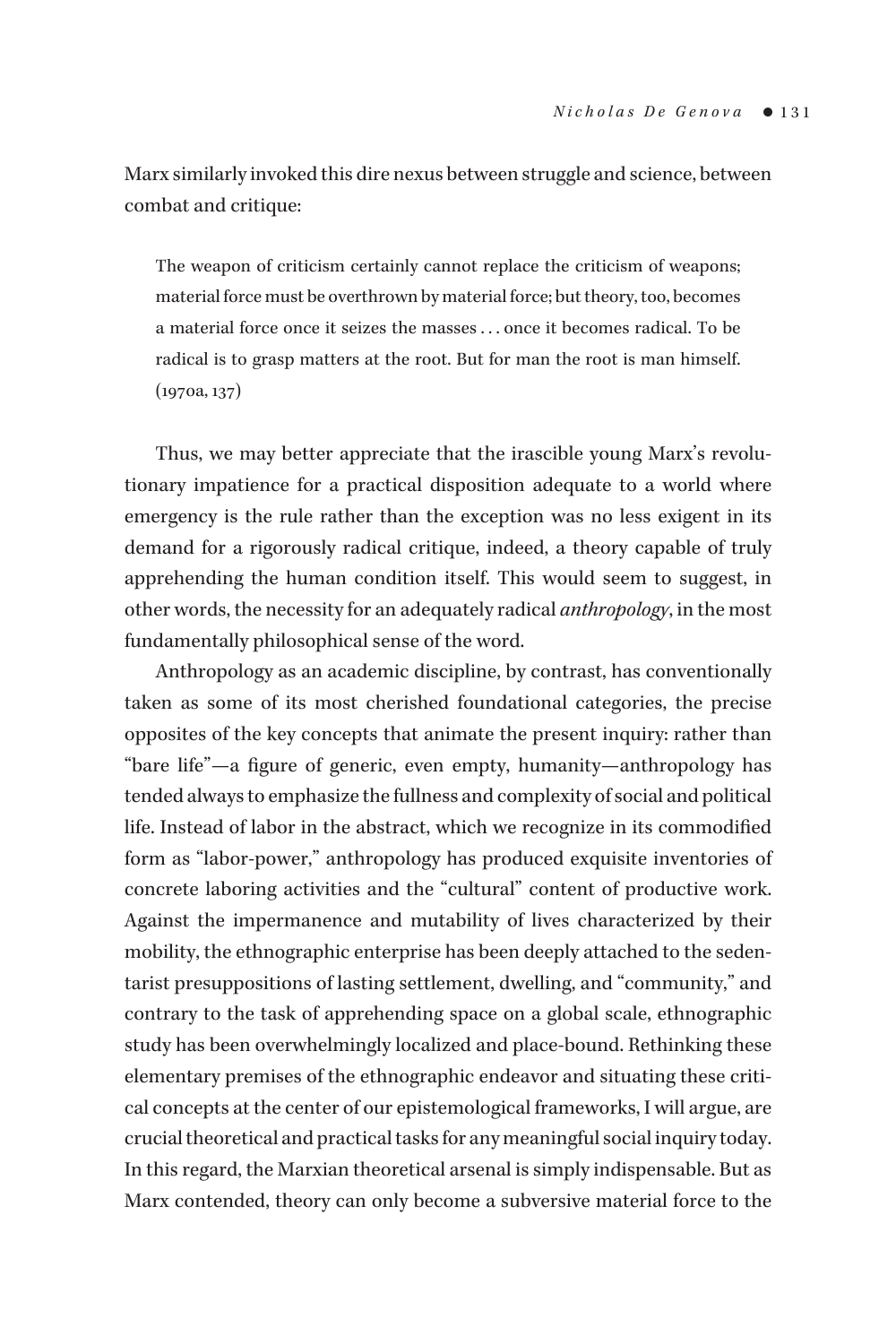extent that it can truly grasp and critically problematize the contemporary human predicament. Or, in other words, our theory will only be genuinely radical to the extent that it is truly "anthropological." Here, of course, I do not have in mind—in any way whatsoever—any sort of narcissistic exercise of morbid disciplinary anthropological self-congratulation. To the contrary. I am rather more inclined to expect that the discipline of anthropology as we know it, like all other forms of disciplinary knowledge, would most likely be incapable of sustaining the shocks and convulsions of this sort of theoretical (and methodological) reckoning. Indeed, it will be incumbent upon us to confront the inevitable demand, as posed in the derisive words of so many of anthropology's disciplinary forebears and overseers: Is this properly "anthropological"? The prospective convergence of genuinely critical sociopolitical inquiry with the techniques and insights of anthropology, therefore, must remain for us the locus of an urgent problem—an open question on an open horizon.

Already I have introduced the rather robust proposition that these four conceptual terms—bare life, labor-power, mobility, and global space—are of indispensable interpretive and critical salience for any meaningful social inquiry today. It will, therefore, be instructive to consider each of these analytic categories in turn.

#### BARE LIFE-AND THE AFTERLIFE OF SPECIES BEING

Whereas I have affiliated the four organizing concepts of this essay to what I am designating to be the Marxian theoretical arsenal, some will surely and promptly object that the idea of *bare life* is plainly not a strictly or properly Marxian category at all. Let us have a closer look.

In its barest distillation, the concept of bare life, as elaborated by Agamben (1995), is only apprehensible in contrast to the plenitude of ways in which human beings really live, namely, within and through one or another ensemble of social relations. Bare life is then a conceptual foil for all the historically specific and socially particular forms in which human ("biological") life is qualified by its inscription within one or another sociopolitical order. That is to say, "bare" or "naked" life may be understood to be what remains when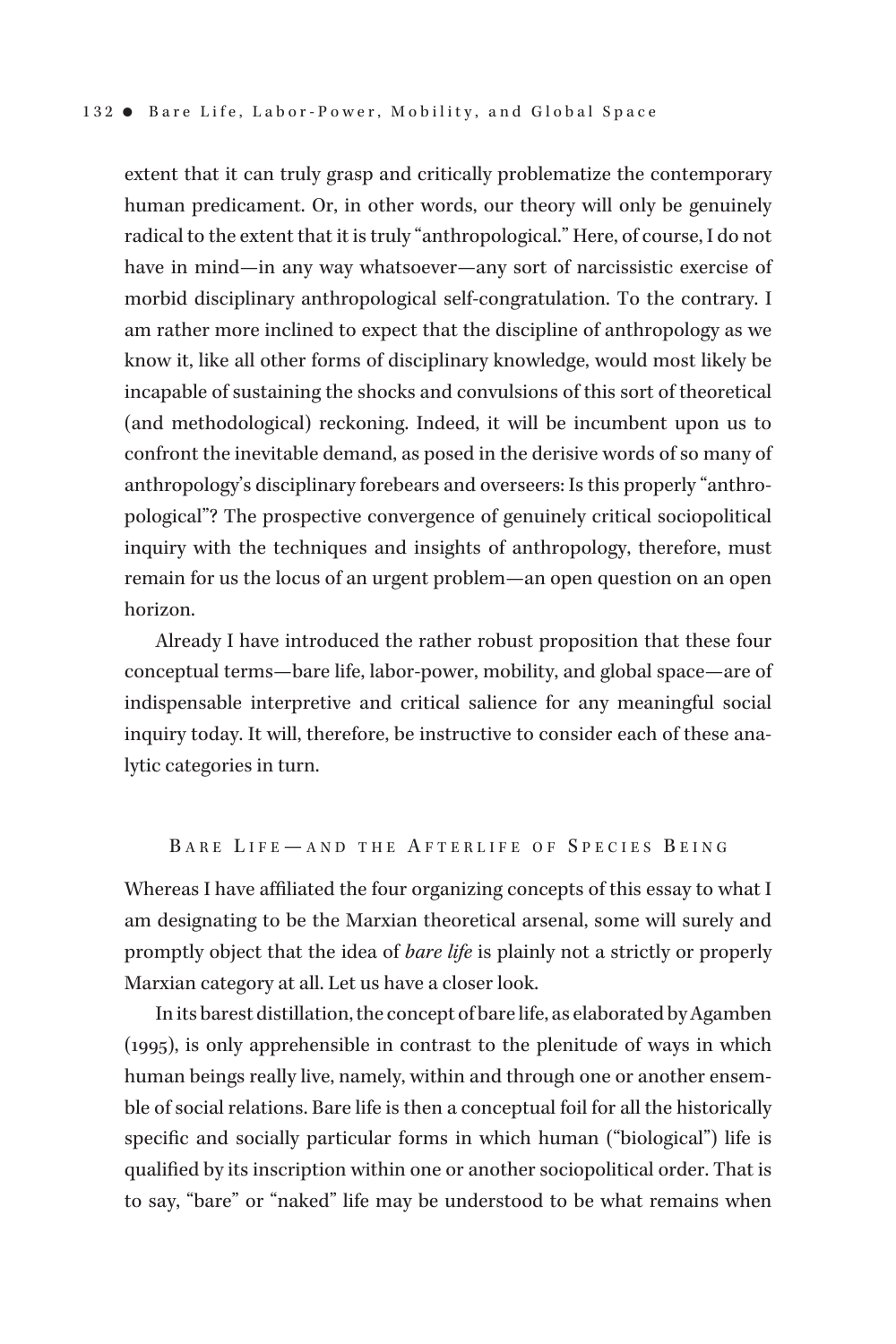human existence, while yet alive, is nonetheless stripped of all the encumbrances of social location and juridical identity, and thus bereft of all the qualifications for properly political inclusion and belonging (cf. Agamben 2002). In this respect, bare life is made to resemble some sort of pure animality of the human species. But of course, this is *never*true of human existence. The human animal is inextricably a social animal, and that sociality is always inherently historically particular. Bare life, therefore, is an impossible figure of the generic species-life of the human animal, treated abstractly. Notably, Agamben is prudent about not reifying or essentializing bare life. Thus, bare life remains an "empty" signifier, an "indeterminate concept" (1998, 182).<sup>2</sup> Put somewhat differently, bare life—for Agamben himself—is a kind of political fiction. But what is crucial here is to appreciate that, in Agamben's account, state power requires and conjures into being precisely this fictive human beast, this naked figure of life bereft, as a necessary premise for the authorization of its own sovereignty. If Agamben is correct, then the matter at hand is not to go hunting for convincing exemplars of an "authentic" bare life, but rather to recognize that grotesquely dehumanized, radically denuded figure of our species-existence as the defining horizon toward which we are alwaysalready unrelentingly driven, albeit unevenly and unequally in each particular instance. If we have the tenacity to posit humanity as a unitary and universal figure of global political significance, and I believe that we must—even if we simultaneously acknowledge that it may indeed be a kind of normative but necessary fiction—then we are compelled to engage the problematic organized around the comparably fictive idea of bare life.

Bare life, according to Agamben, is literally *produced* by sovereign (state) power: "the production of bare life" is "the fundamental activity of sovereign power." Bare life presents itself, however, as the "originary political element." It is made to appear, in other words, as something elemental, rudimentary, primeval, "essential," indeed, "biological." As a "threshold of articulation between [human life as] nature and [human life as] culture," however, it must be perennially and incessantly banned or expunged from the political and legal order (1998, 181). Nevertheless, this banishment or abandonment of bare life by sovereign (state) power, which excludes it from all political life and denies it any juridical validity, ines-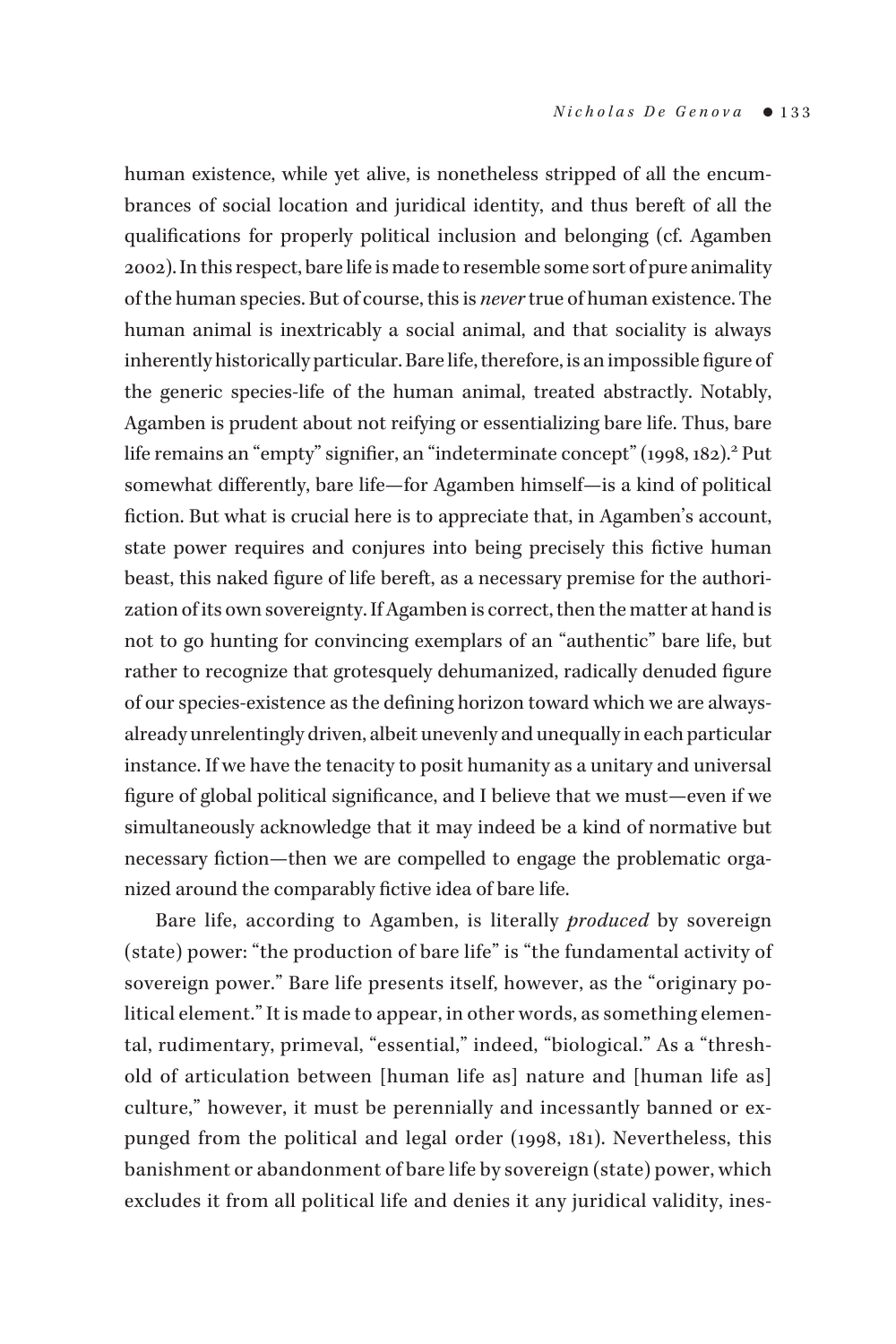capably implicates it in "a continuous relationship" (183). In a sense, we may understand sovereign power to legitimate itself by means of a kind of rescue operation, recuperating human (properly social) life from this spectral double that resides stubbornly within the physical materiality of the human species, but only phantasmagorically, as a putatively "natural" or "animal" (debased) mode of (human) being. Bare life is for the state a kind of excess that grounds it, the shadowy cipher of a human foundation that must be thoroughly and rigorously domesticated, upon which the edifice of sovereign power may be erected, but only by cannibalizing it. Whatever remains as an excess—bare life—becomes intolerable, and must be banished. Indeed, inasmuch as it is precisely the regimentation of our social relations and identities by state power that radically separates the phantom of our naked (animal) life from the real (social) lives we lead, bare life in Agamben's account perfectly "expresses our subjection to political power" (182).<sup>3</sup>

Accompanying its rapid and diffuse prominence in recent scholarly discourse, the concept of bare life has been rather too presumptively and reductively degraded to a mere figure of abject "exclusion." Agamben's formulation is rather more subtle, however, as it revolves around "the zone of indistinction between outside and inside, exclusion and inclusion" (181). It is precisely the politicization of bare life that Agamben depicts as the defining "threshold" where the relation between the living (human) being and the sociopolitical order gets substantiated, and where sovereign state power therefore presumes to decide upon and inscribe the humanity of living men and women within its normative and juridical order (8). Thus, Agamben posits a frankly predatory relation between sovereign (state) power and bare or naked (human) life, which is founded always upon their mutually constitutive separation (Agamben 2000, 4; 2005, 87).

Bare life—as the reification of a notion of human life that could somehow be merely and purely "biological"—is, for Agamben, precisely *not* a biological given that ontologically precedes sovereign power, as if in a "state of nature." Rather, bare life is precisely a "*product* of the [biopolitical] machine" (Agamben 2005, 87–88; emphasis added). Bare life, in other words, is for Agamben the degradation and debasement of the species specificity of human life. Bare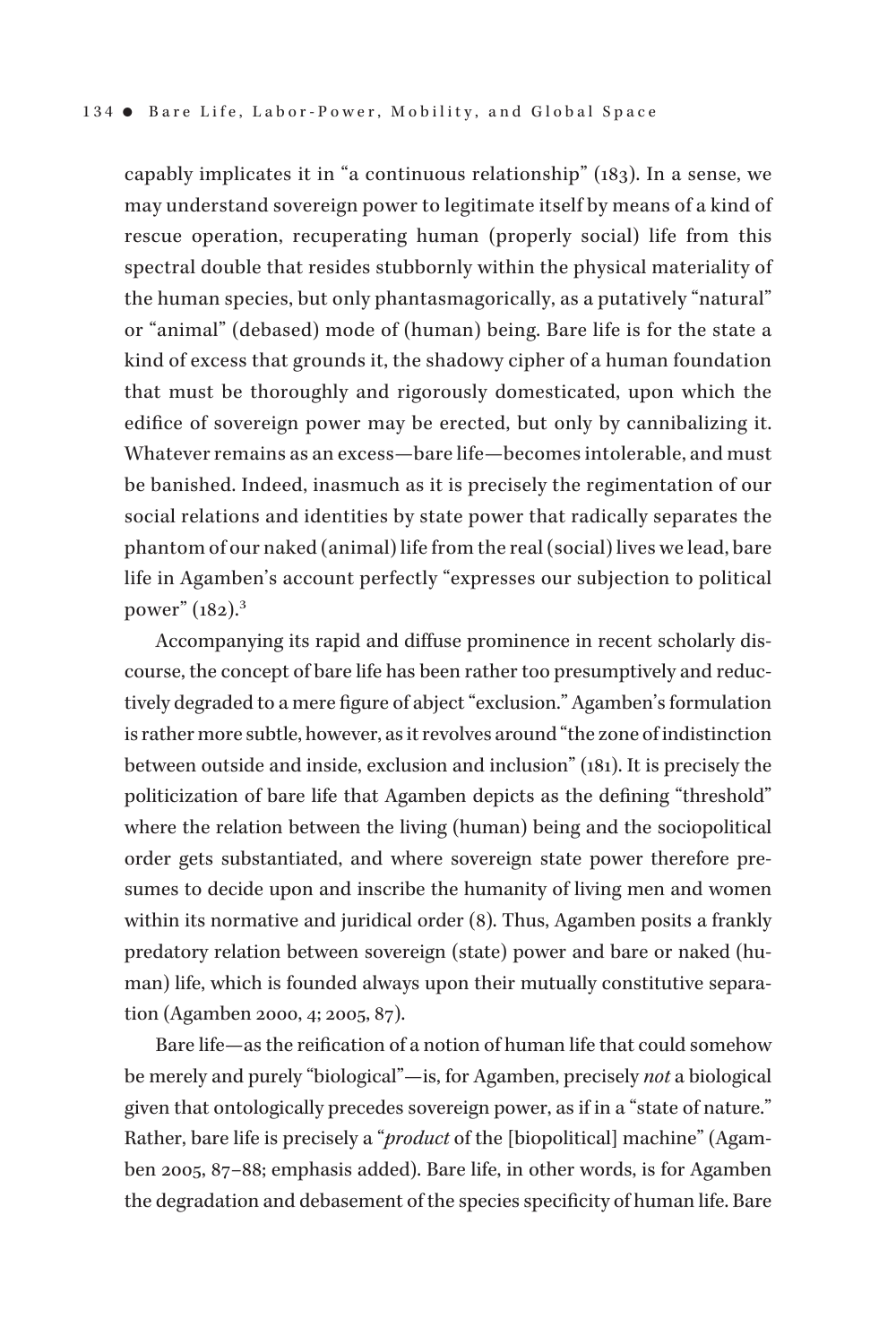life is "that naked supposedly common element that is always possible to isolate in each of the numerous forms of life"; against this, Agamben's radicality resides in positing the prospective horizon of "a life that can never be separated from its form" (2000, 3).<sup>4</sup> Thus, Agamben's analysis of this constitutive separation between bare life and the sociopolitical order of sovereign power aspires always to problematize and effectively repudiate that same distinction. This is a crucial point that tends to be lost in more depoliticized readings of Agamben, which are usually restricted to readings of *Homo Sacer* (1998), a more esoteric text than the one from which this quote is excerpted, which likewise lends itself to a more narrowly Foucauldean interpretation. Indeed, politically, Agamben instead seeks nothing less than a life "in which it is never possible to isolate something such as naked [or, 'bare'] life,...a life for which what is at stake in its way of living is living itself . . . in which the single ways, acts, and processes of living are never simply *facts* but always and above all *possibilities* of life, always and above all power" (2000, 4; emphases in original). Thus, Agamben's propositions gesture toward "a *life of power*" (2000, 9; emphases in original) predicated upon an "irrevocable exodus from any sovereignty," (2000, 8) an emancipation from the very division of sovereign (state) power and naked ("biological") life. In contrast to the hegemony of the separation between power and (bare) life, he infact detects a distinctly human mode of life that, "no matter how customary, repeated, and socially compulsory . . . always puts at stake living itself," making human beings "the only beings for whom happiness is always at stake in their living" (2000, 4) "beings that cannot be defined by any proper operation—that is, beings of pure potentiality that no identity or vocation can possibly exhaust" (2000, 141).

Here, I would contend, we are in the presence of Marx's conception of*species being*. With recourse to this term, which he adapts from Feuerbach, Marx addresses himself in his *Economic and Philosophical Manuscripts of 1844* to the problem of theorizing the speciesparticularity of thehuman.AsMarxnotes, "man is not merely a natural being; he is a *human* natural being. That is to say, he is a being for himself. Therefore, he is a *species being* ..." (1964, 182; emphases in original). Furthermore,Marxelaborates, "Manisa species being, not only because in practice and in theory he adopts the species as his object (his own as well as those of other things), but... also because he treats himself as the actual, living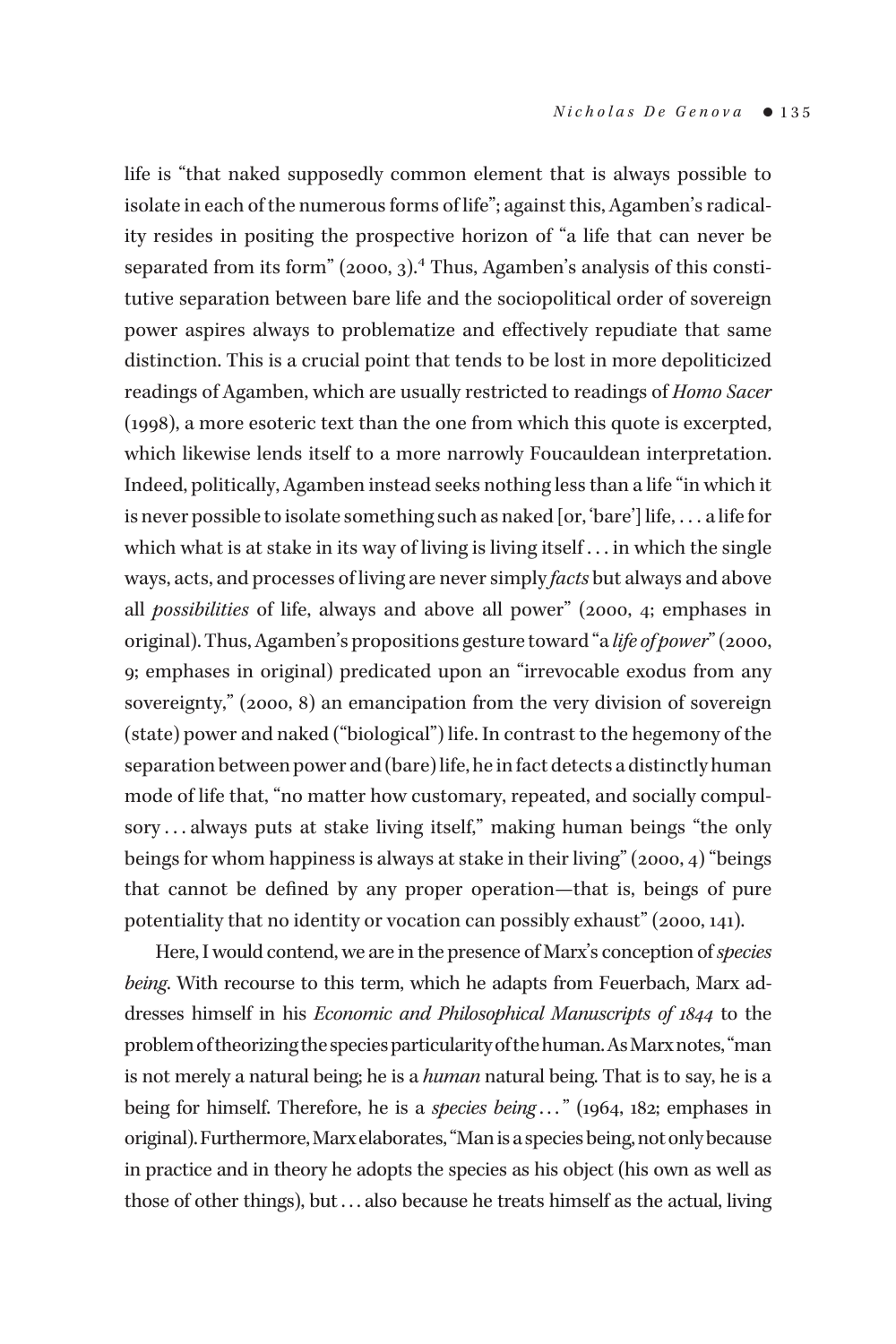species; because he treats himself as a *universal* and therefore a free being" (1964, 112; emphasis in original). Despite our manifold differences, therefore, and in whatever terms we may adopt to do so, we universally posit our own human generality—we posit our own specificities always as encompassed by the universal inclusivity of the human species. Perhaps most crucially, we may appreciate Marx's sense of species being when he clarifies it thus: "The whole character of a species—its species character—is contained in the character of its life activity; and free, conscious activity is man's species character." What exactly constitutes the particular life activity of the human species? "Labor, *life-activity, productive life* itself . . . is the life of the species. It is life-engendering life" (1964, 113; emphasis in original). Thus, it is our creative capacity and productive power that distinguish a kind of existential vocation of our species. In its generality and open-endedness, this potentialis not reducible to any particularity.Or, as Agamben putsit, such an existential predisposition is precisely a "pure potentiality that no identity or vocation can possibly exhaust" (2000, 141). Indeed, Marx continues, "it is only because [man] is a species being that he is a conscious being, i.e. that his own life is an object for him" (1964, 113). The free (uncompelled and un-predetermined), conscious (purposive) life activity by which human beings materially and practically (re)produce the life of the species as such is, then, to recall Agamben's phrase, a continuous putting at stake of living itself, as well as "happiness" or satisfaction as a conscious aim and objective of that living.

What Agamben glosses as the "pure potentiality" that distinguishes human life can be inferred directly from what Marx distinguishes as the speci ficity of the human, that he designates as species being. And it is in juxtaposition with this figure of the always constitutively incomplete projects of inexhaustible human possibility that Agamben discerns the abject spectral figure of bare life. In this regard, bare life is apprehensible as a negative, inverted foil for species being. Operating as a debased (merely "natural"/ "animal") generalization of the life of the human species, bare life nonetheless serves as a kind of universal (species) limit upon the innumerable and heterogeneous particularities orchestrated or imposed by sovereign power in its manifold juridical and normative regimentations of social life. In other words, although it is a negative and empty figure, bare life nevertheless recapitulates a kind of human universality.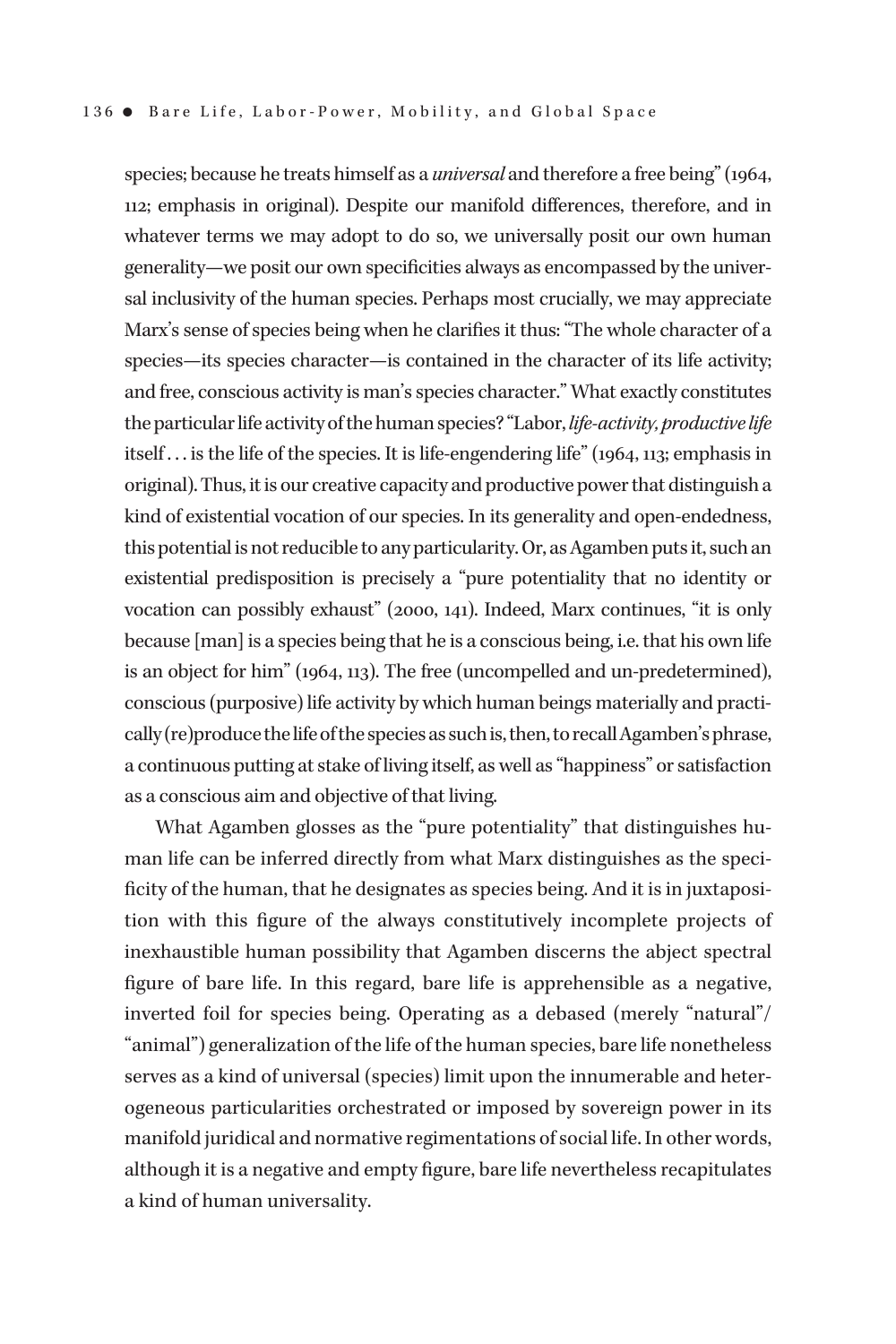We may appreciate Marx's perspective anew if we situate his thoughts on species being in direct relation to his critical reflections on the notion of "human nature," and the relationship between the putative human "essence" and nature. In Thesis Six of his "Theses of Feuerbach," Marx memorably repudiates the notion of "human nature" (which "can be comprehended only as 'genus,' as an internal, dumb generality which *naturally* unites the many individuals"). In contrast, he argues that "the human essence is no abstraction inherent in each single individual. In its reality, it is the ensemble of the social relations" (1970b, 122; emphasis in original). Thus, Marx concisely dismisses altogether the philosophical centerpiece of bourgeois ideology in favor of the proposition that whatsoever might be characterized as "human nature" is radically contingent and refers us always to the materiality and practicality of social relations as they are configured within historically specific social formations, "particular form[s] of society" (1970b, 122). Nonetheless, in the *Economic and Philosophic Manuscripts of 1844*, Marx addresses the question somewhat differently and in a manner that is revelatory for our purposes of assessing bare life as a kind of asocial "natural" (or "biological") dimension of the human species. In his critique of the Hegelian dialectic in the last manuscript, Marx is emphatically interested in the question of so-called "human nature" from the standpoint of resituating the figure of the human within nature. Rejecting the idealist philosophical conceit that treats the human as "a *non-objective, spiritual* being" (1964, 178; emphasis in original), Marx is expressly concerned with the human as a natural (organic, material, objective) being and, therefore, as "a part of nature" (112). As Marx puts it, the philosophical figure "Man" ought to be understood as nothing other than "*human Nature*"—Nature in its specifically human form; "real, corporeal *man*, man with his feet firmly on the solid ground, man exhaling and inhaling all the forces of nature . . . at bottom he is *nature*" (1964,180; emphases in original). As an objective and natural living being, the human consequently exists in a constant (metabolic) relation to external (objective) nature:

"Man *lives* on nature—means that nature is his *body*, with which he must remain in continuous interchange if he is not to die." (1964,112; emphases in original)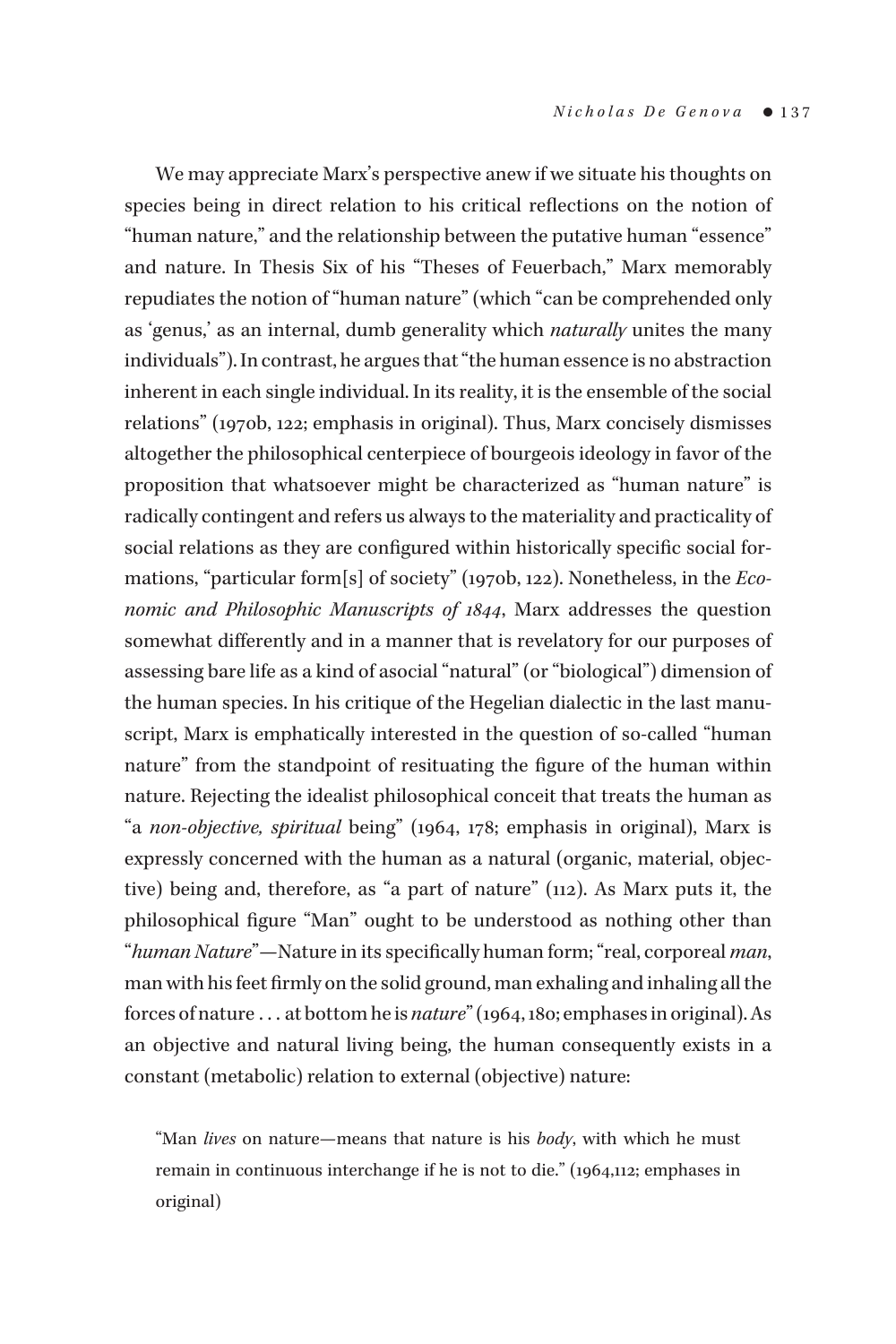In Marx's account, it is precisely through the practical work in which human beings engage with the objective external world, and thereby materially objectify human creative energies, that the species self-consciousness of human life is made possible. "To say that man is a *corporeal*, living, real, sensuous objective beingfull of natural vigor is to say that he has *real, sensuous objects* as the objects of his being or his life" (1964, 181; emphases in original). To be an objective being, and necessarily, to thereby be the object of external forces, is also to take the (external) natural world as the object of one's activity. "The object of labor is ... the *objectification of man's species life:* for he duplicates himself . . . in reality, and therefore he contemplates himself in a world he has created." The objective realization of human productive activity therefore manifests "*species life*" as "[man's] real objectivity as a member of the species" (1964, 114; emphasis in original). In this way, the concept of species being for Marx is inseparable from an appreciation of the material and practical objectivity of the human within nature and as nature, but nevertheless constantly acting (subjectively) on external nature, in a mutually constitutive process of self-objectification.

For Marx, who rejects what he considers to be Feuerbach's "passive" (or "contemplative") materialism (1970b), this relationship between the human and external nature manifests itself always as dynamic, purposive, creative (subjective) activity—*labor*—which is transformative of those external circumstances, and effectively *remakes* that same "natural" world itself, such that nature itself has by now been thoroughly and completely *humanized*. Indeed,Marx suggests that human species being consists in a universality that engages practically in enlarging "the sphere of inorganic nature" that human beings appropriate (not simply as means of subsistence, but as the material object of our defining life activity), such that "nature is man's *inorganic body*" (1964, 112; emphasis in original). "In creating a *world of objects* by his practical activity, in *his work upon* inorganic nature, man proves himself a conscious species being . . . man reproduces the whole of nature" (1964, 113; emphases in original). In this sense, all of social life assumes the form of a "second nature," and in fact encompasses the ostensibly natural world itself. As Marx declares, "*nature* ... taken abstractly, for itself—nature fixed in isolation from man—is *nothing* for man" (1964, 191; emphases in original). And further: "*Nature as*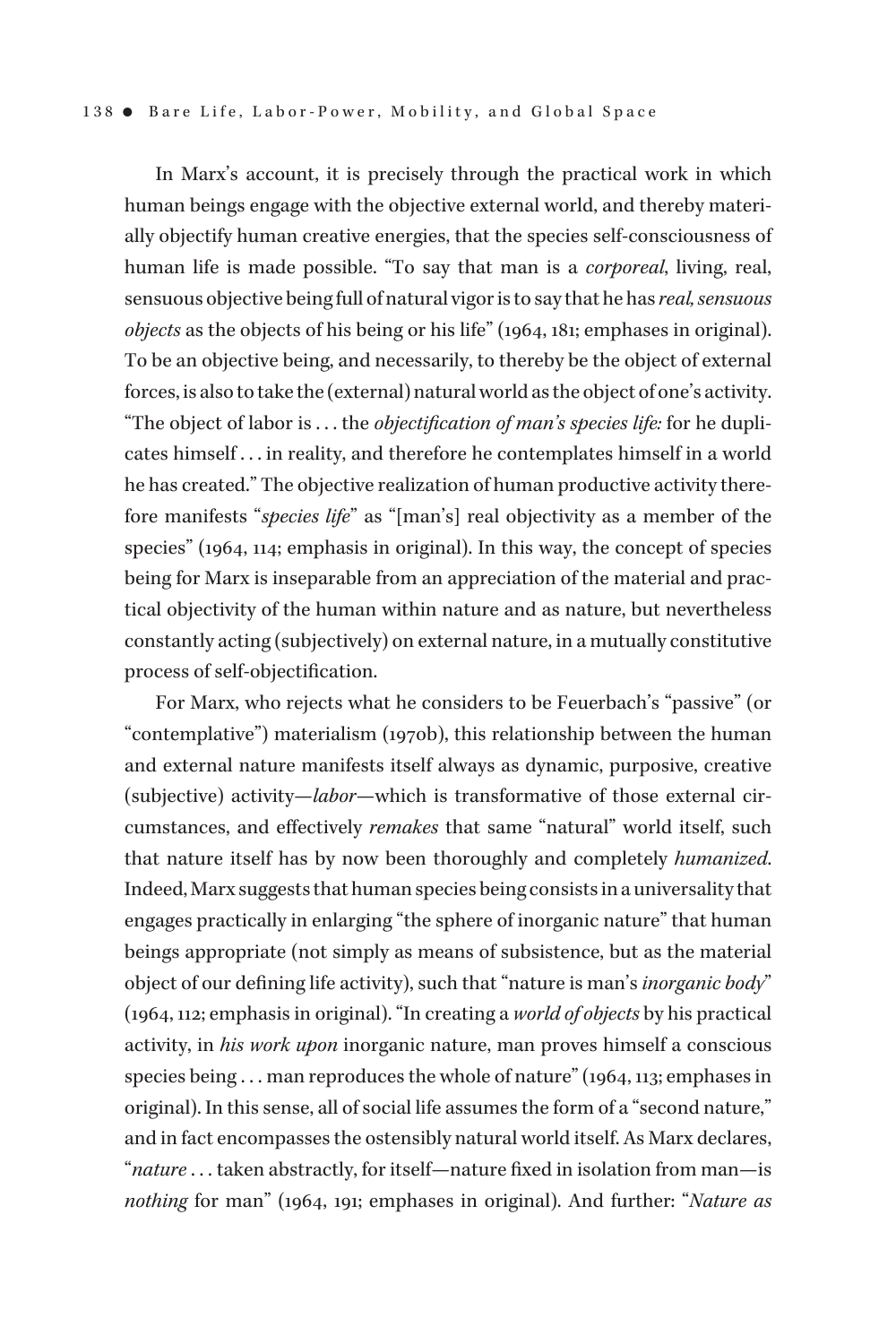*nature* . . . nature isolated . . . is *nothing* . . . is *devoid of sense*" (192; emphases in original). In *The German Ideology*, Marx and Engels revisit this point polemically, in opposition to Feuerbach's materialism:

So much is this activity, this unceasing sensuous labour and creation, this production, the basis of the whole sensuous world as it now exists, that, were it interrupted for only a year, Feuerbach would not only find an enormous change in the natural world, but would very soon find that the whole world of men and his own perceptive faculty, nay his own existence, were missing. Of course, in all of this the priority of external nature [to human consciousness] remains unassailed . . . but this differentiation has meaning only in so far as man is considered to be distinct from nature. For that matter, nature, the nature that preceded human history, is... nature which no longer exists anywhere.... (1970b, 63)

Thus, "history"—that is, the history of human *social* life—"is the true natural history of man," (Marx 1970a, 182), and that history is but the succession of  $distinct$  modes for producing material life, entailing "definite form[s] of activity" and "definite form[s] of expressing... life" (Marx and Engels 1970, 42).

It ought to be plain by now that something like human nature is, for Marx, utterly malleable and mutable. The human "essence" is no more nor less than its essential sociality, which is itself inseparable from its purposive activity, its multifarious labors. The purported "essence" of humankind emerges, therefore, as but the historically specific and radically contingent manifestation of different modes of productive activity: "Asindividuals express their life, so they are.What they are, therefore, coincides with their production, both with*what*they produce and with *how* they produce [and]... depends upon the material conditions determining their production" (Marx and Engels 1970, 42; emphases in original). Productive activity is "the real basis of what the philosophers have conceived as 'substance' and 'essence of man.'" In an idealist conception of history that denigrates that productive activity, Marx and Engels argue that "the truly historical appears to be separated from ordinary life": "the relation of man to nature is excluded from history and hence the antithesis of nature and history is created" (1970, 59). Marx reconfirms this standpoint in Volume One of *Capital*: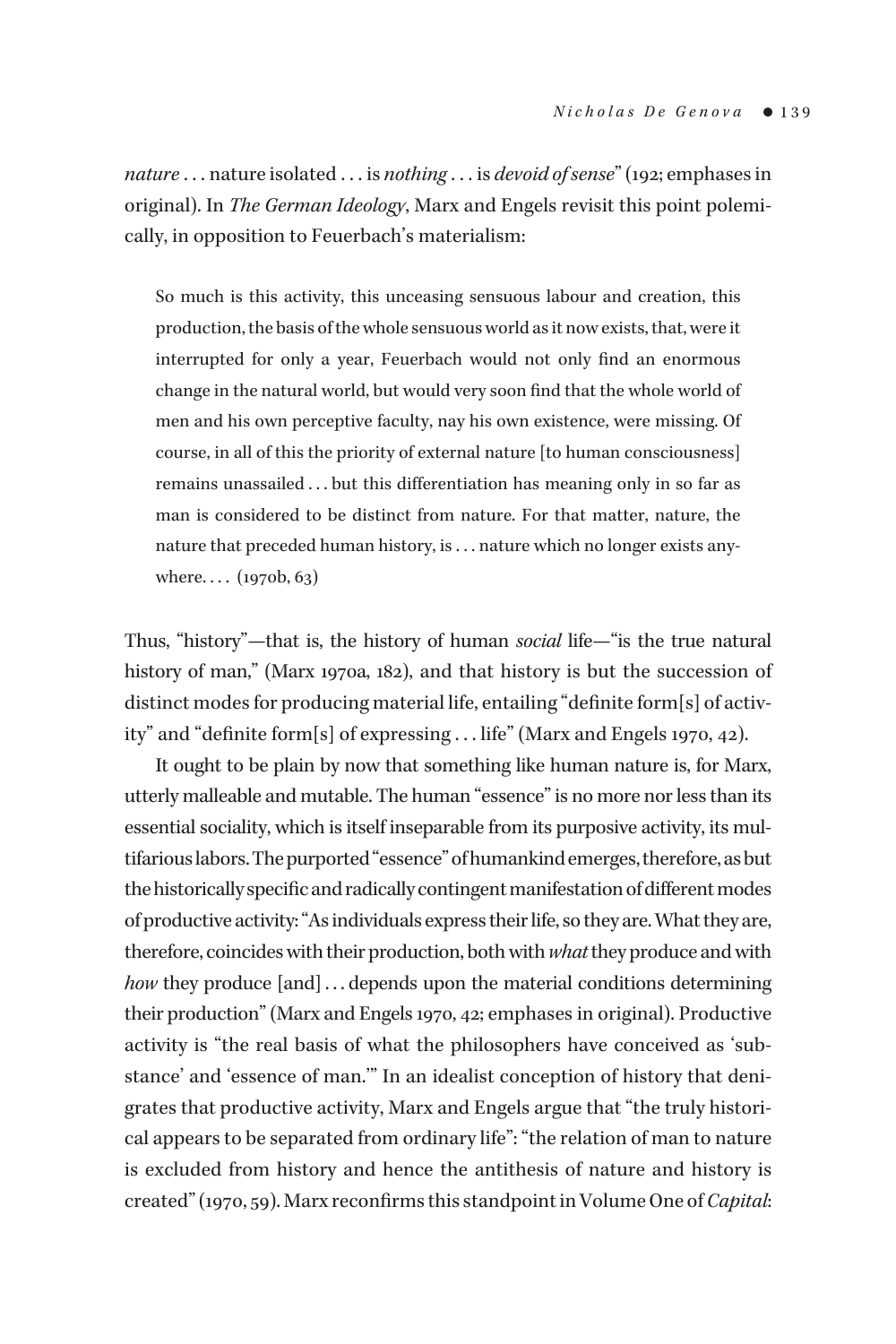[M]an, through his own actions, mediates, regulates, and controls the metabolism between himself and nature . . . as *a force of nature*.... Through this movement, he acts upon external nature and changes it, and in this way simultaneously *changes his own nature*. He develops the potentialities slumbering within nature, and subjects the play of its forces to his own sovereign power. (1976, 283; emphases added)<sup>5</sup>

Thus, the sheer productive power and creative capacity of human life, the pure potentiality of its vital forces—which we recognize by means of a sometimes misleading short-circuit under the heading of *labor*—are for Marx the manifestation of a kind of threshold—to revisit Agamben's phrase, a "threshold of articulation between [human life as] nature and [human life as] culture" (Agamben 1998, 181).<sup>6</sup> Notably, for Marx, this threshold is constantly being crossed, undergoing the practical purposive activity that mediates "the metabolism" between the human species and nature.

What figures for Marx as labor—in its ontological, transhistorical sense—is the practical expression of species being, and it is precisely this that comes to be *alienated* and *estranged* within capitalist social relations (1964, 106–19). Similarly, the "pure potentiality" that is not reducible to any particular operation, identity, or vocation, which Agamben identifies with the specificity of the human, may be understood to be the positivity that comes to be *banned* by sovereign (state) power as bare life. Thus, bare life is activated as a negative foil for the ever open-ended universality of the human species, in contradistinction to and unrelenting separation from the plenitude of particular juridically inscribed identities. In effect, when Agamben depicts the separation of social life from the ostensibly "natural"/ "animal"/ "biological" life of the human species, he is describing a condition of political-juridical estrangement. Bare life is the figure that operates as a condensation of that relation of distinctly *political* alienation. It can be taken to be the specifically political complement to Marx's analysis of estranged labor.

Much as we can scarcely comprehend human life within the global regime of capital accumulation without recourse to Marx's account of the alienation of labor, the concept of bare life as the political alienation of human potential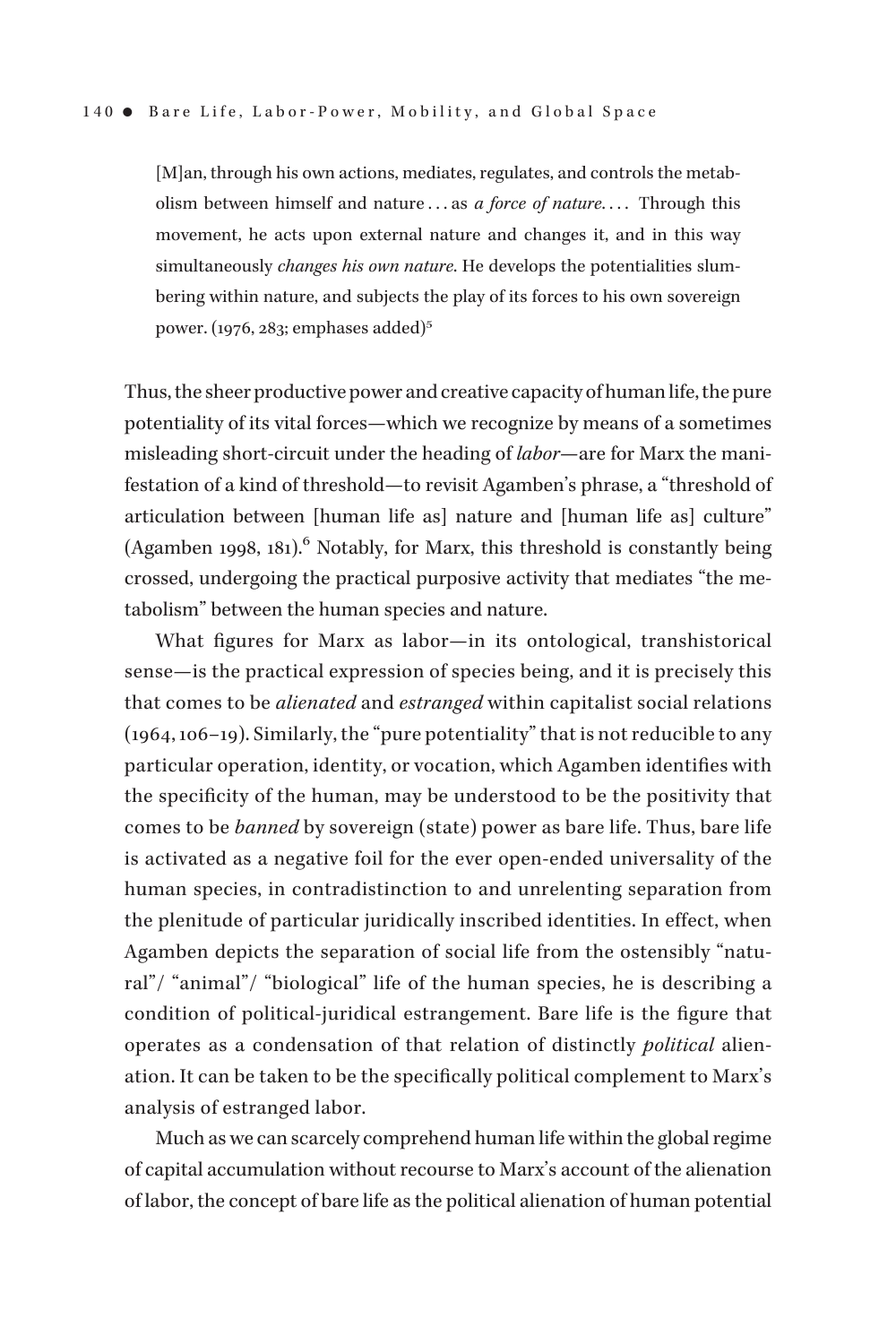and creative power would seem to supply an indispensable counterpart. It invokes, albeit in estranged and debased form, a specter of the universality of human species life. Moreover, Agamben's conception of bare life recalls Hannah Arendt's chilling account of the stateless refugee who emerges as the awful "specimen of an animal species, called man"—a "human being in general ... without a citizenship" (Arendt 1968, 302) who enacts and embodies "the abstract nakedness of being human and nothing but human" (297). To paraphrase Benjamin, then, we may say that the tradition of the refugees teaches us that the state of emergency is indeed not the exception but the rule. The expulsion of refugees from the precincts of citizenship into a condition of violent exposure as naked and bereft humanness also reveals the state's originary act of cannibalism, positing bare life only to domesticate it. Thus, the resurfacing of the figure of bare life in the spectacle of the refugees' misery instigates repetitive crises for sovereign power that can only be remediated by their reinscription and subjection within a global juridical and normative order. Bare life, therefore, operates as a flash point, an alarm; thus, it is the sort of critical concept that may be adequate to—and necessary for—the tasks posed for a genuinely radical social theory. The abstraction of human life as a bare or naked humanness now refers us directly to the decisive figure in Marx's analysis that entails the abstraction of human labor and its objectification and commodification as labor-power.

### LABOR-POWER: THE PHANTOM O BJECTIVITY OF A BSTRACT L ABOR

Alongside all the particularities and qualitative differences of the various types of concrete labor, Marx discerned the operation of a figure of human labor in the abstract. In fact, it would not be exaggeration to argue that the analytic category of abstract labor is the veritable key to unlocking the whole question of value, and thus, provides an absolutely decisive and foundational theoretical feature in Marx's critique of capitalist social relations. For the exchange-value of commodities remains incomprehensible as long as each is not commensurable with the next in terms of some shared "common element...a third thing" to which they are reducible (1976, 127). This requires abstracting from the respective particular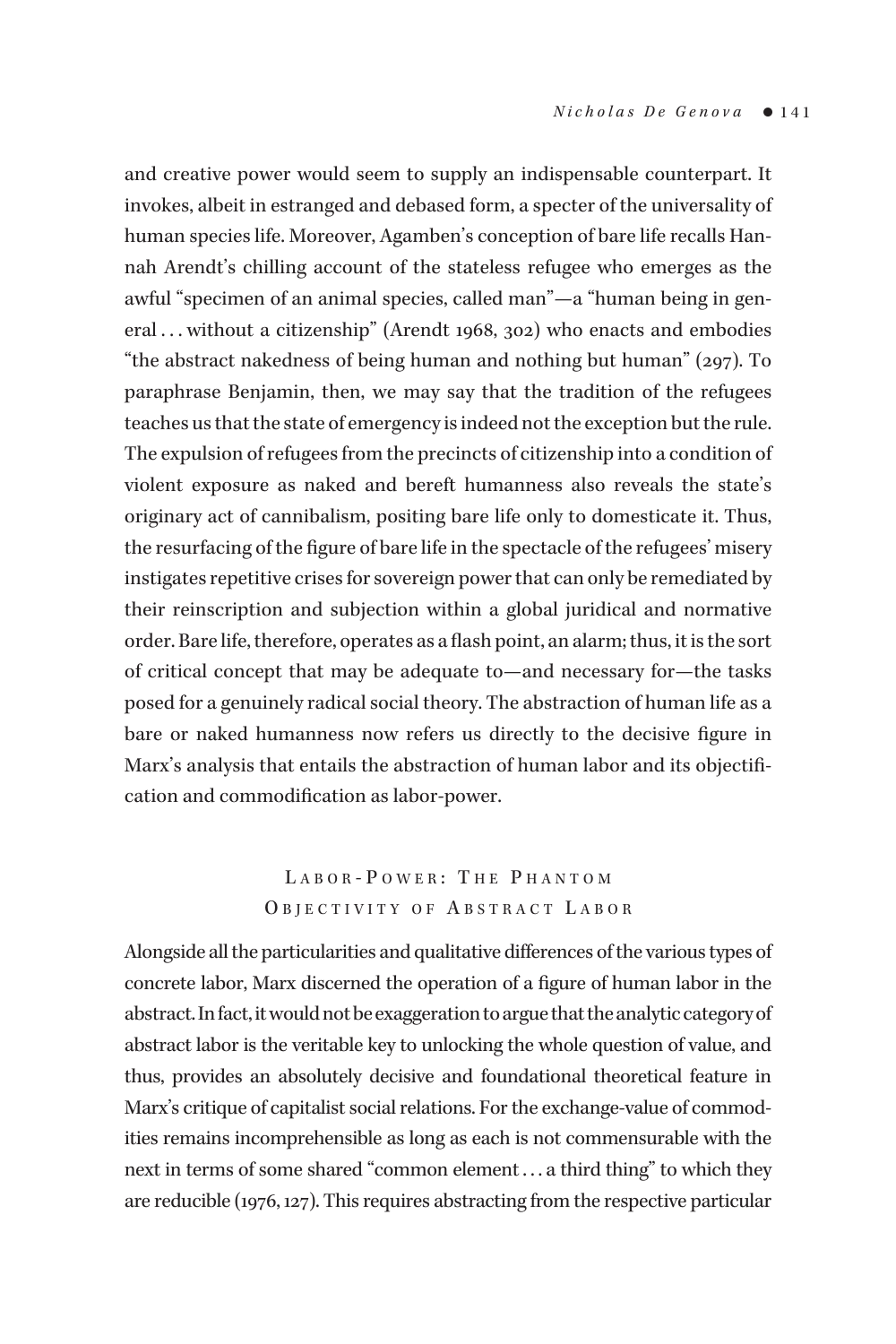(qualitative) use-values in favor of something they share that differs only in a purely quantitative way. As Marx explains:

With the disappearance of the useful character of the products of labour, the useful character of the kinds of labour embodied in them also disappears; this in turn entails the disappearance of the different concrete forms of labour. They can no longer be distinguished, but are all together reduced to the same kind of labour, human labour in the abstract.... There is nothing left of them in each case but the same phantom-like objectivity; they are merely congealed quantities of homogenous human labour, i.e. of human labour-power. . . . As crystals of this social substance, which is common to them all, they are values—commodity values. (1976, 128)

Whereas Marx affiliated concrete (variegated) labor with the use-value of the distinct products of that labor, and therefore with the whole heterogeneous panoply of positive, determinate, qualitative specificities—in short, with *difference* as such, and therefore with the historically specific and socially or "culturally" distinctive aspects of human life that anthropologists tend to prize—it was the systemic requirement for the generic form of abstract labor that elucidated the historically specific but global character of alienation, exploitation, and fetishism under capitalism. Labor-power is the elusive "social substance," the determinate or real abstraction, that constitutes "the objectivity of commodities as values" (1976,138), supplying all themultifarious products of diverse human creative capacities and productive powers with an identity and equality, differentiated for the purposes of exchange only in quantitative terms.

Marx's analysis of an effectively universal abstraction of human productive energies within the capital-labor relation invites us to contemplate a central figure in any conceivable anthropology of our global condition—the alienating objectification of human life-activity as abstract labor, and its commodification as labor-power. Precisely because abstract labor assumes the form of something generic and homogenized, it can readily tend to fall out of the purview of conventional anthropological inquiry. Precisely because its pervasive pertinence assumes the form of a "phantom objectivity," we may be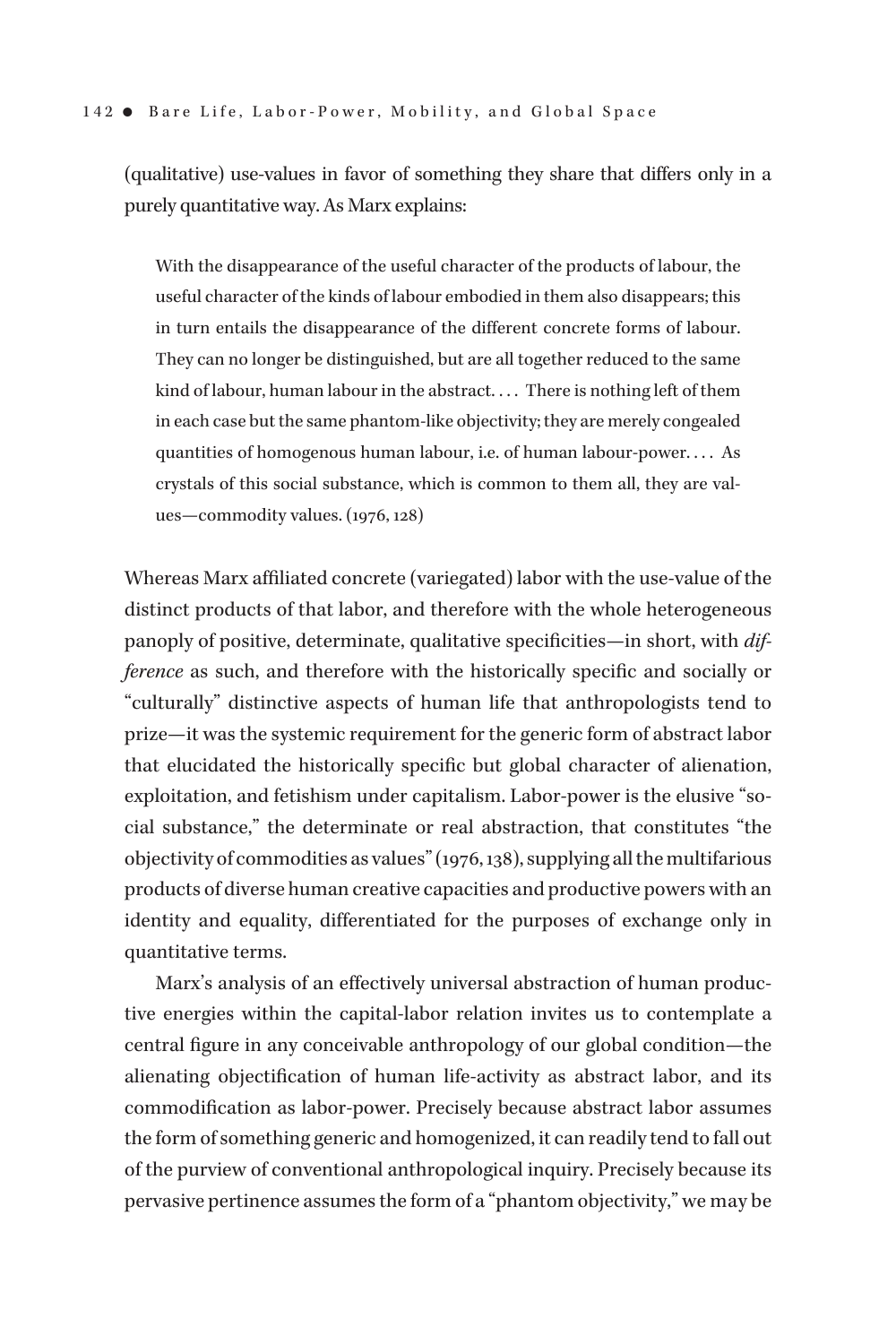induced to take for granted its quite objective truth and salience. However, to fall into this familiar trap of disregarding what seems to be ubiquitous and mundane is tantamount in fact to neglecting exactly what ethnographic inquiry has always purportedly sought to reveal—namely, the organizing forms of social life that are evident in the quotidian textures of everyday life.

To confront the real determinacy of abstraction in our lived everyday life is to peer into the abyss where we are vacated of all that is particular, corporeal, sensuous, and qualitative. Labor-power, as the ubiquitous and pragmatic reification of the fact of our abstraction, is the sort of critical concept that confronts us with the crisis of our creative energies being incessantly but routinely pulverized into a generic shadow, prosaically exchanging our vitality for a debased objecthood and "callous 'cash payment'" (Marx and Engels 1967, 82). The salience of labor-power—the sheer capacity for work, pure potentiality, now commodified for sale on the market—presents itself in an especially compelling fashion, furthermore, when we confront the problem of human mobility.

## M OBILITY , AND THE " R ADICAL C HAINS " OF MIGRANT LABOR

As the veritable source of all value, it is not unreasonable to say that laborpower is the premier commodity in the global circuitry of capitalist exchange. As capital has made and relentlessly remade the world in its own image, and according to its chaotic requirements, bursting asunder every apparent barrier in the creation of an ever more unobstructed global arena for profitmaking and the continuous reconsolidation of a global division of labor, moreover—necessarily, inevitably, and arguably, above and beyond any other commodity, there has also been a concomitant escalation in the *mobility* of labor-power. But in a world social order that delegates the expressly political tasks of subordination and coercion to more localized formations of more or less organized violence, the parameters of which are demarcated by "national" borders, the global movement of homogenized, abstract labor is finally embodied in the restless life and death of labor in a rather more "concrete"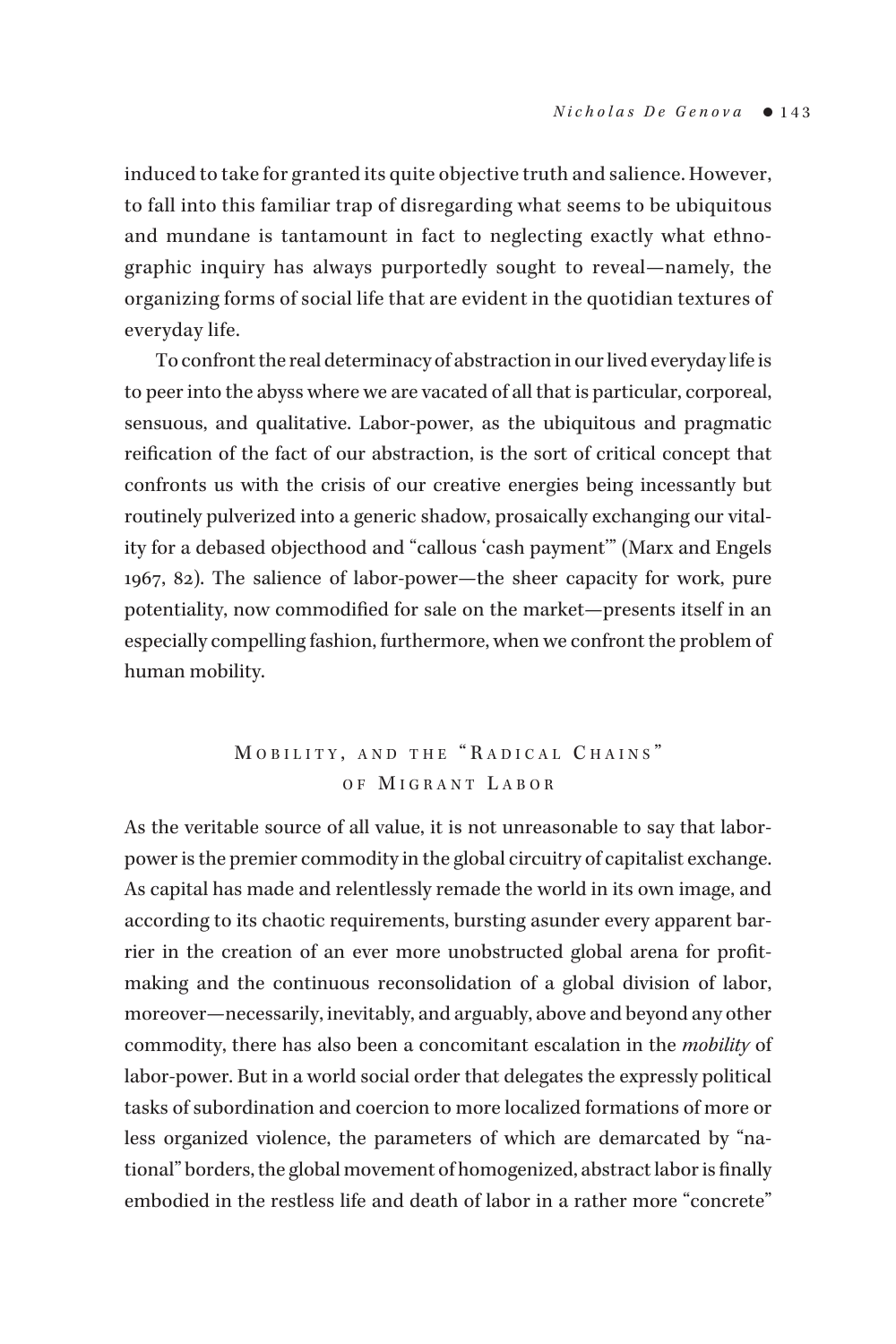form—which is to say, actual migrant working men and women. Capital can never extract from labor the abstract (eminently social) substance that is "value" except with recourse to the abstraction of labor-power, which however can only be derived from the palpable vital energies of living labor. As an operative, indeed decisive, category of capital accumulation, labor-power never ceases to pertain to real flesh-and-blood working people. The accelerated mobility of labor-power, therefore, is inseparable from the migration of actual human beings. As with the mobility of capital itself, which exudes a pronounced indifference toward the particular forms of the labor process where it invests in favor of a maximization of surplus value, and is in this sense exceedingly versatile, so also with the human mobility of labor. Migrant labor mobility is a supreme instance of flexibility, compelled to regard the particular content of one or another type of work with relative indifference, and to render up its labor-power wherever it may be required. The inclination to surmount any "legal [or other] extraeconomic impediments to its freedom of movement" is yet another aspect of this versatility (Marx 1976, 1013).

In the mass exodus of the Irish fleeing the potato famine of 1846, Marx recognized what he characterized as "a systematic process" that not only entailed "a new way of spiriting a poor people thousands of miles away from the scene of its misery," but also served, in effect, as "one of the most lucrative branches of [Ireland's] export trade"—exporting the labor-power of its surplus population while also mobilizing the migrants themselves as a source of remittances that not only subsidized those left behind, but further fueled migration by financing the travel costs of subsequent generations of migrants (1976, 862). From the opposite vantage point of the United States, Marx discerned with respect to Irish labor migration a concomitant importation—"the importation of paupers" (939). Depicting Ireland's colonial condition in terms of "a government... maintained only by bayonets and by a state of siege sometimes open and sometimes disguised" (863),Marx also discerned how the "*forcedimmigration*of poor Irishmen"into the industrial cities of England had enabled the capitalist class to cultivate "two hostile camps" defined by the "profound antagonism between the Irish proletariat and the English proletariat," whereby "the average English worker hates the Irish worker... [and] regards him somewhat like the *poor whites* of the Southern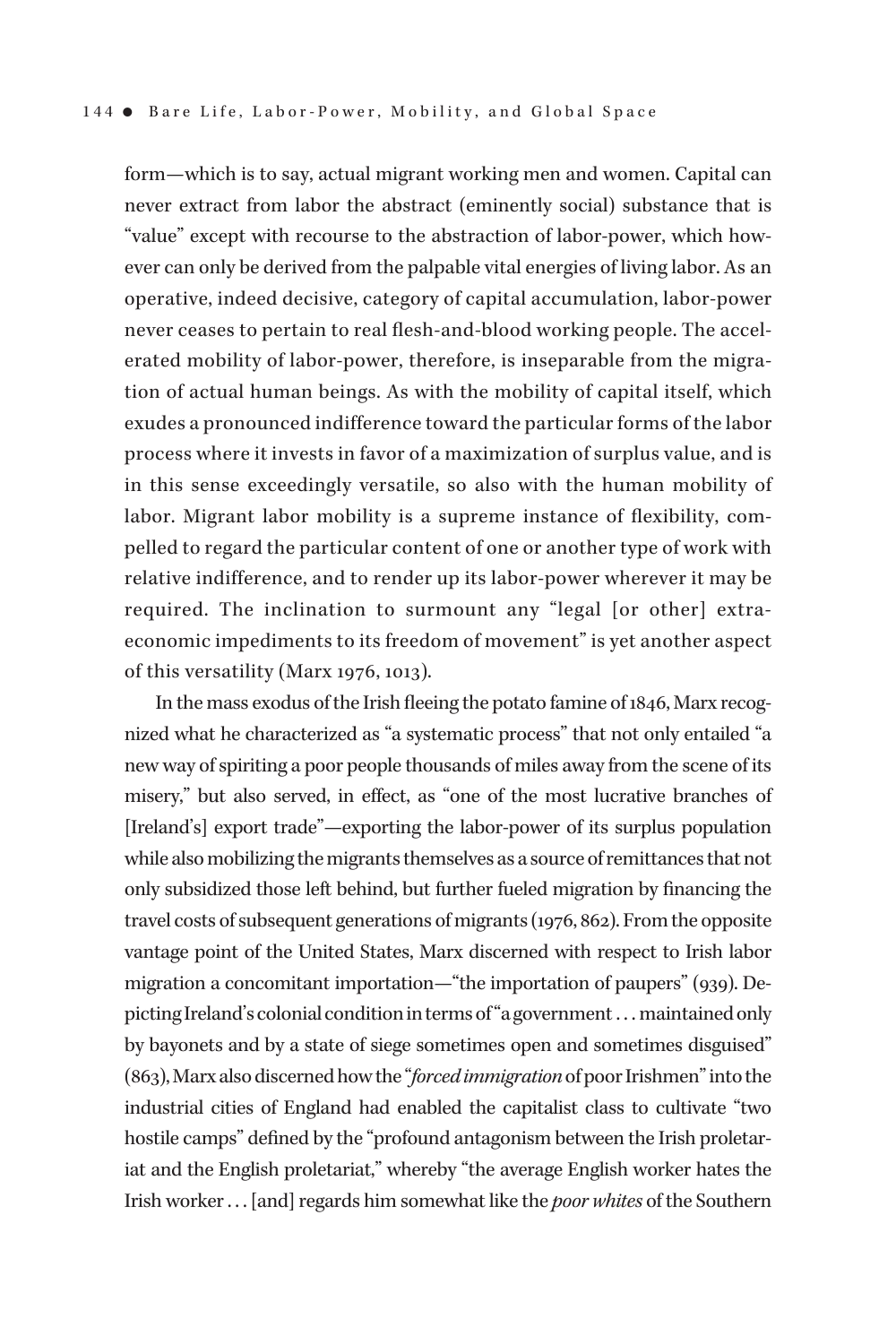States of North America regard their black slaves" (1971, 254; emphases in original).7 Notably, then, the homogenized abstraction of labor-power can be generated only under the aegis of the social production of real heterogeneity and inequality, such as that which W. E. B. Du Bois famously called "the problem of the color line" (1900, 95, 104; cf. Du Bois 1969, xi), or what Partha Chatterjee has designated as "the rule of colonial difference" (1993,10), as well as what Carole Pateman identifies as "the sexual contract" (1988), and so on.<sup>8</sup> Hence, the global class politics of human mobility, which routinely transposes a transnational relation of capital and labor into the ostensibly insular "national" politics of "immigration" and border policing, ever increasingly instigates the consolidation of what Étienne Balibar (among others) has depicted as "a world apartheid," which institutes a "color bar" that now no longer merely separates the so-called "center" from "periphery," or North from South, but effectively runs through *all* "national" state formations (Balibar 2002, 82; cf. Nevins 2008; Richmond 1994; Sharma 2006).

To the extent that the predicaments of migrant labor invoke the analogies of slavery and apartheid, it is appropriate that we recall Marx's identification of the incipient proletariat as "a class with radical chains." Here, indeed, was a class bereft of property, with no standing in civil society, no historical entitlements, and no particular claims, that embodied not a one-sided and selfinterested antithesis to modern conditions, but rather a complete antithesis to the very premises of capitalism and the modern state. Thus, here was a class that was not an estate with a positive station within the social order, but rather one that was constituted only negatively, as an abject and "foreign" but inextricable presence, inherently corrosive and always potentially subversive. This class alone revealed "a universal character" and thus could invoke "only a human title" (1970a, 141). In many respects, then, it is the transnational mobility of migrant labor within the global regime of capital accumulation that exceedingly and exquisitely fulfills this profile (De Genova 2010). Indeed, to the extent that migrant labor commonly confronts territorially-defined "national" states with the raw force and vital energies of human life—as laborpower—with no juridical sanction, we may recognize anew the figure of bare life, the negative, abject counterpart to human universality and pure potentiality, which sovereign power can only seek to banish.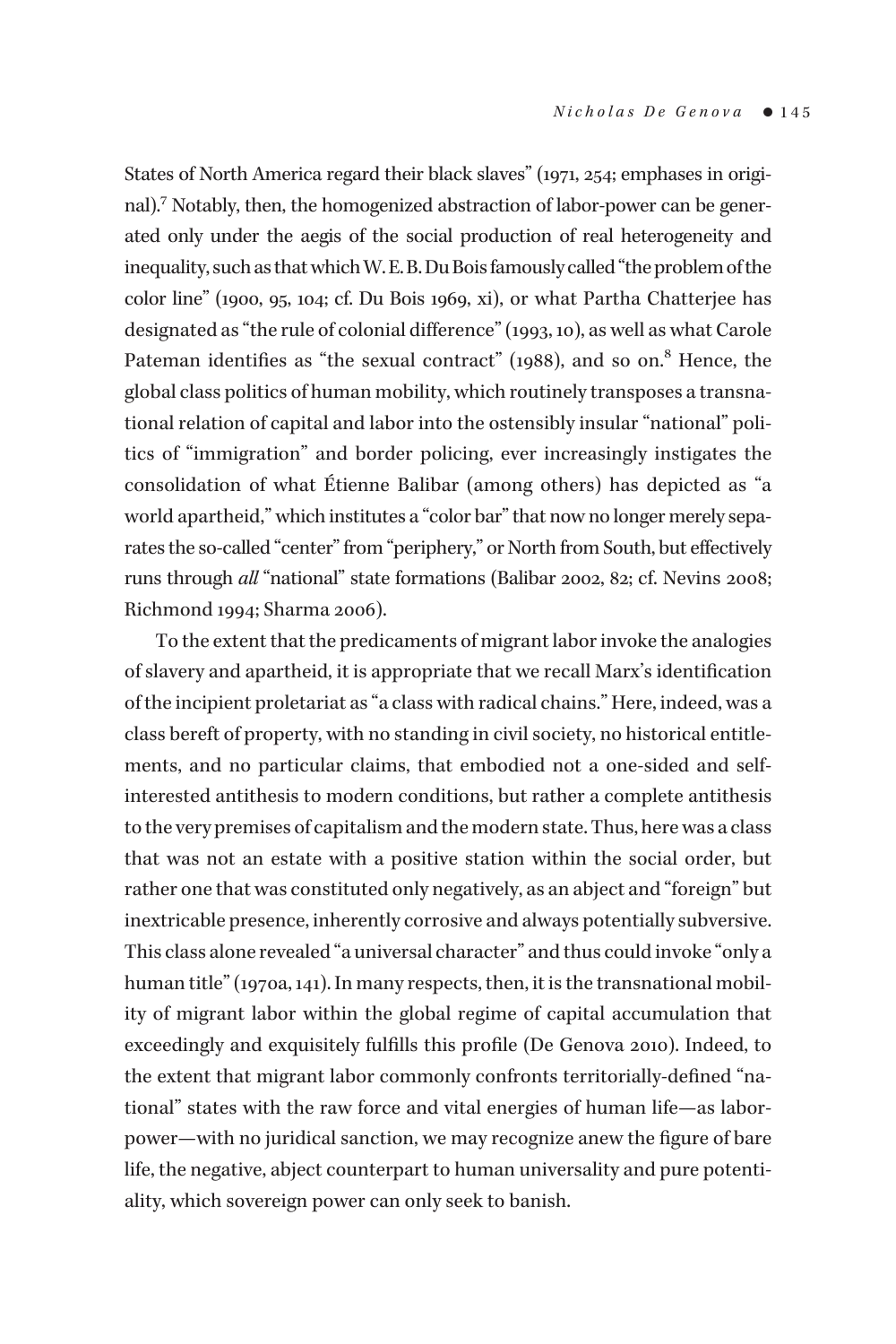Here, indeed, in the heterogeneous figurations of human mobility on a global scale, we may recognize the pernicious stalking and more or less violent regimentation of our relation as a species to the space of the planet. Above all, in the condition ofcountlessmigrant denizenswhosemobilityis brandedas "unauthorized" and "illegal," we may discern anew our very species-life in the throes of a permanent crisis, enunciating the phrase that Marx deemed to be "that genius which animates material force into political power": "I am nothing and I should be everything" (1970a,140). Here, then, we arrive—alongside the incessant proliferation of migrant trajectories—at a global space of mobilities that exceeds and surpasses the epistemological and practical conceits of any nationalism.

#### GLOBAL SPACE: HUMAN LIFE AND THE PLANET

It is not sufficiently appreciated that for Marx, capitalism was never apprehensible as a European social formation that merely extended itself outward, from an ostensible center out to its far-flung peripheries. Instead, Marx establishes repeatedly that one must understand capital to have been global *from its inception*. In one of the most forceful articulations of this perspective, in his discussion of "the so-called primitive accumulation" in Volume One of *Capital*, Marx declares with a flourish:

The discovery of gold and silver in America, the extirpation, enslavement and entombment in mines of the indigenous population of that continent, the beginnings of the conquest and plunder of India, and the conversion of Africa into a preserve for the commercial hunting of blackskins, are all things which characterize the *dawn of the era of capitalist production*. These idyllic proceedings are the chief moments of primitive accumulation. Hard on their heels follows the commercial war of the European nations, which has the globe as its battlefield." (1976, 915; emphasis added)

Contrary, therefore, to dominantaccounts of the beginnings ofmodern world history that would more predictably locate the Americas, India, and Africa at the presumed "peripheries" of an expansive European power in its "age of discovery," and for which the vast regions of the globe that were variously conquered and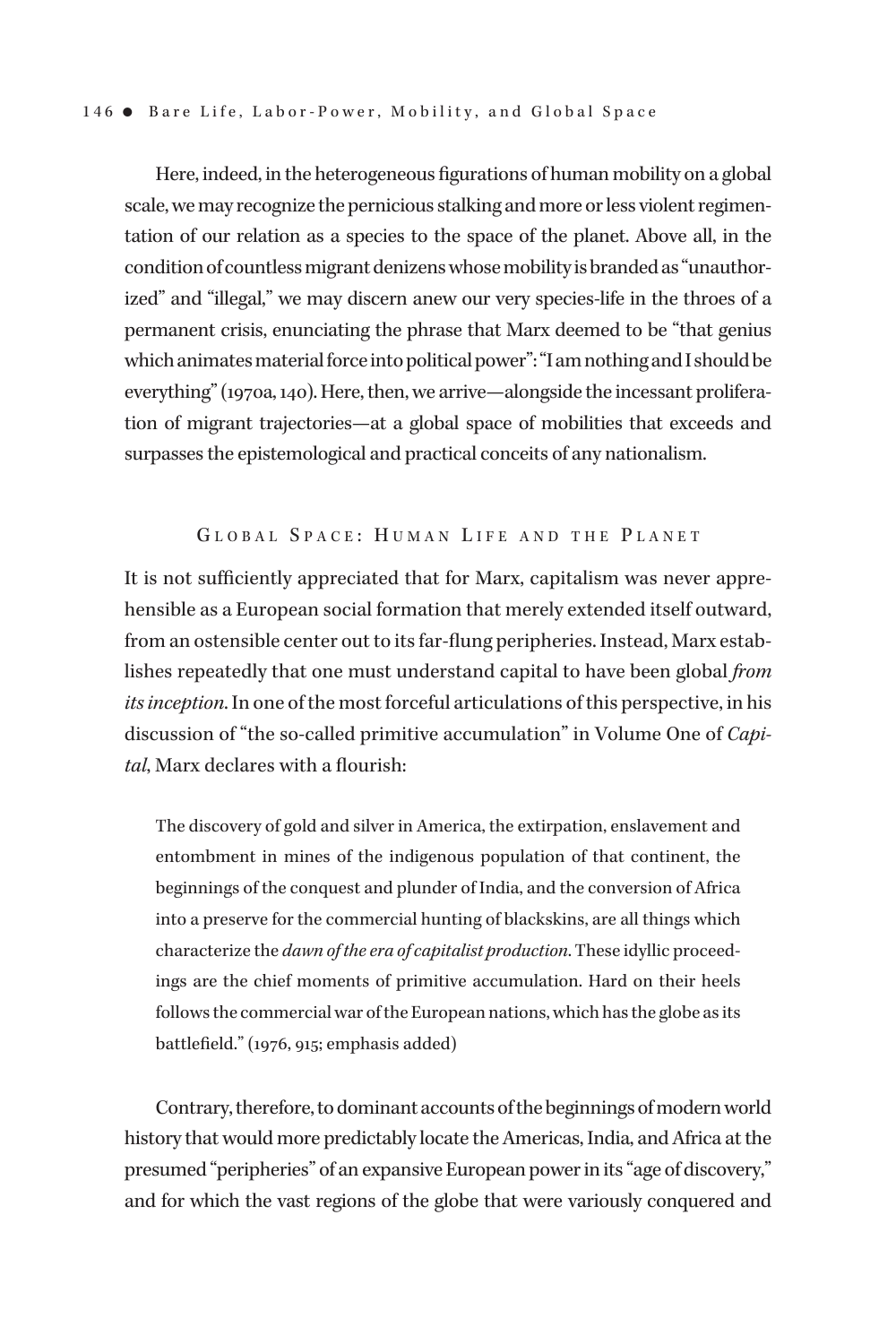colonized by Europeans are routinely relegated to a marginal status, Marx's critique identifies slavery, colonialism, and warfare as veritable preconditions for the very possibility of capital accumulation. By implication, then, capitalism and a global sociopolitical order of white supremacy were likewise mutually constitutive. It is only with the consolidation of "the world market [dating] from the sixteenth century" that "the modern history of capital*starts*to unfold" (1976, 247; emphasis added). Indeed, the global space of the capitalist world market actually precedes the vast majority of nation-states by centuries. Hence, we cannot presume to produce any sort of meaningful or valid analysis of the modern world without recourse to the conceptual category of global space as a stringent counterpoint to the dominant geopolitical imagination, which remains imprisoned within the presuppositions of methodological nationalism. This is, of course, not to imply that such a global space is in any sense "smooth" or frictionless, or that nation-state spaces and their ever increasingly militarized borders should be imagined to be somehow of little or no consequence. Rather, it is to affirm that the global space of capital accumulation is precisely what Arendt memorably called a "barbed-wire labyrinth" (Arendt 1968, 292), deeply scarred with the furrows and trenches that remain the planetary legacies of colonialism, and convulsively riddled with the heterogeneous proliferation of ever more modulated, always (intrinsically) semipermeable, perforated borders (Balibar 2002, Mezzadra and Neilson 2008, 2013; Walters 2006, 2011; cf. Harvey 2001, 2000, 53–72). Indeed, "without the world-configuring function they perform," clarifies Balibar, "there would be no borders—or no lasting borders" (2002, 79).

Apart from the recitation of historical events that confirm the planetary scope of capital, however, it is crucial to see how the generalization of relations of commodity exchange, which generates the conditions of possibility for a veritable world market, establishes an effectively universal social condition of human interconnection, which nonetheless assumes an alienated form. That is, it couples abstract, impersonal, apparently independent, mutually indifferent personal relations with a consummate fact of objective social interdependency. Thus, capitalism introduces "a system of general social metabolism, of universal relations, of all-round needs and universal capacities . . . for the first time." However, "all-round dependence of the producers on one another" is conjoined "with the total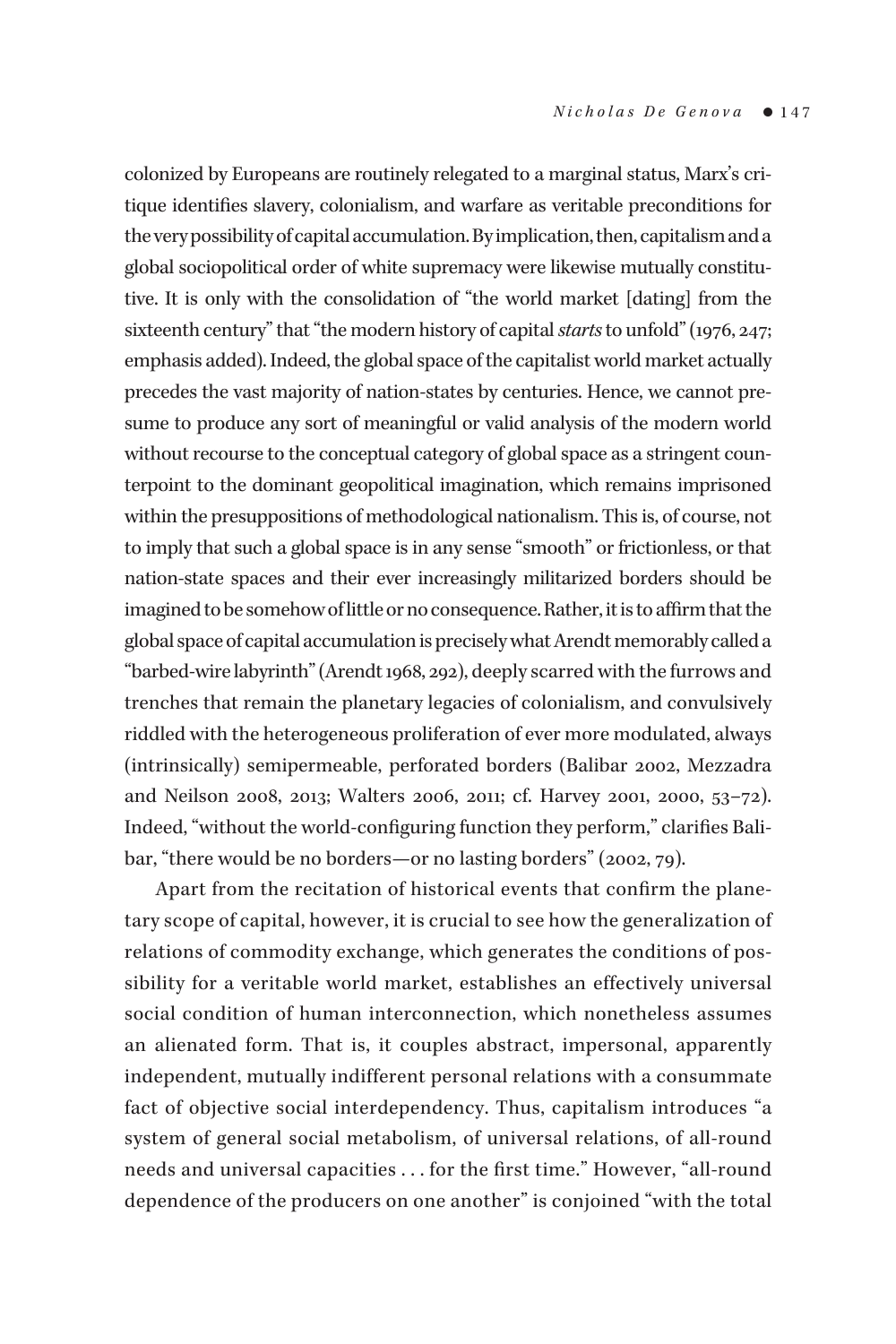#### 148 . Bare Life, Labor-Power, Mobility, and Global Space

isolation of their private interests" (Marx 1973, 158). As Marx explains, further: "Just as the division of labour creates agglomeration, combination, cooperation [etc.] . . . so does private exchange create world trade, private independence creates complete dependence on the so-called world market" (159). Thus, the universality of "production on the basis of exchange values . . . produces not only the alienation of the individual from himself and from others, but also the universality and the comprehensiveness of his relations and capacities" (162). Here, then, we return to the theme of universality with which Marx is centrally concerned in his discussion of human species being. The materiality and objectivity of this global interdependence is experienced within capitalism only as private atomization (privation) and estrangement. It is nonetheless the material consequence of the capitalist mode of production and mode of life that the human species achieves a universal interconnectedness and interdependency that is unprecedented, and thereby comes to practically inhabit a truly planetary space. Thus, concealed within the existing mode of estranged labor and alienated life, incubating within "society as it is," Marx contends, we may discern some of the "material conditions... prerequisite for a classless society" (159).

#### CODA: TOWARD A MARXIAN ANTHROPOLOGY?

I suggested at the outset of this essay that the prospective convergence of genuinely critical sociopolitical inquiry with the techniques and insights of anthropology must remain for us the locus of an urgent problem—an open question on an open horizon. I hope to have established that such a horizon can only be adequately configured on a planetary scale, in a global space of mobilities, where alienated human labor in the abstract and its practical expression as labor-power manifest, nonetheless, all the pure potentiality of our collective vital energies, our creative capacities, and productive powers—as a species. Whether we may prevail over the sovereign power of the state and capital, and ultimately succeed to inhabit our human universality as something more than mere bare life remains the decisive challenge and the definitive task. This is the state of emergency in which we live. *But are these questions truly and properly "anthropological"?*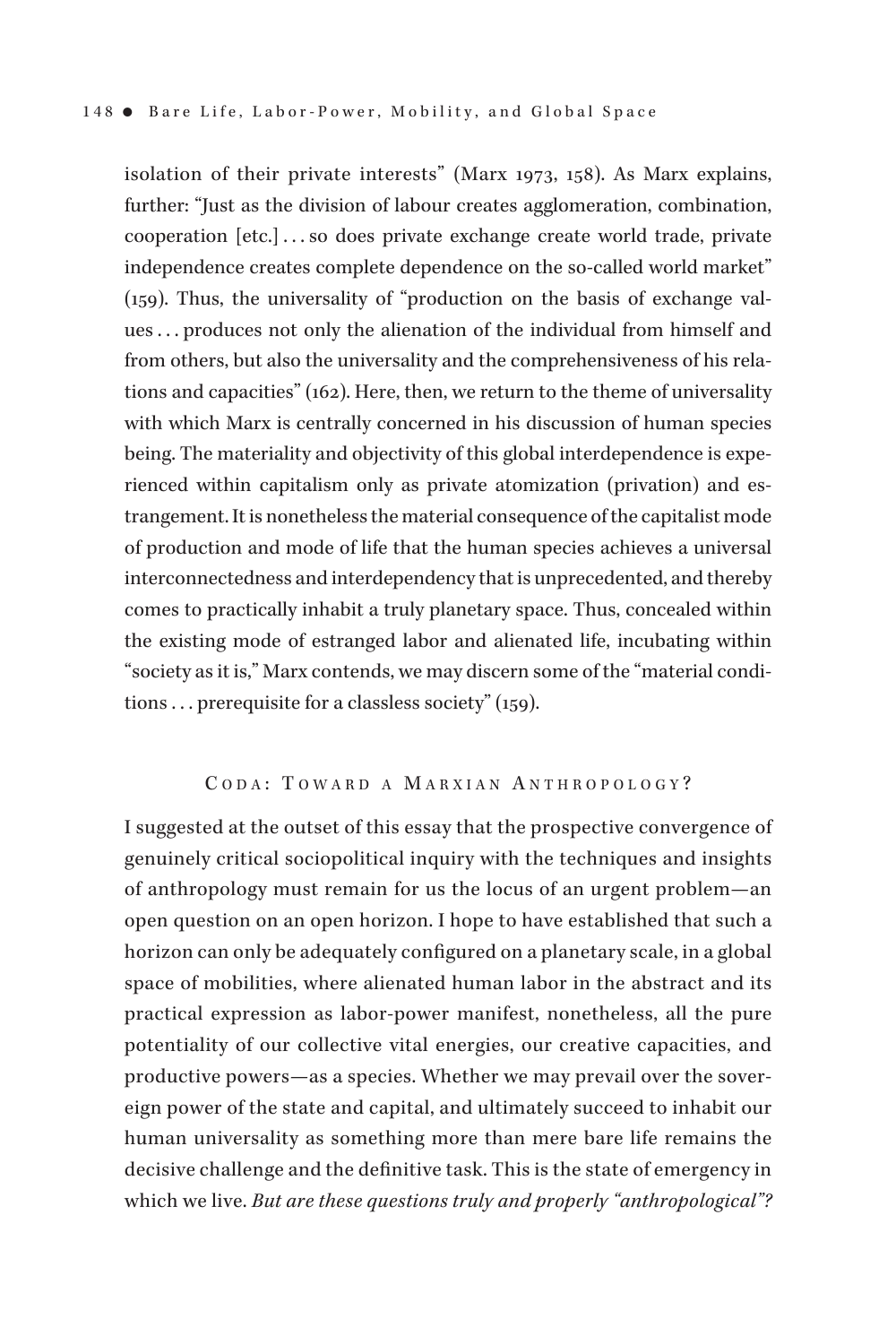Only inasmuch as anthropology may still purport to address itself to the problem of the human as such.

#### *A CKNOWLEDGMENTS*

This essay was first presented to the 110th Annual Meeting of the American Anthropological Association, for the panel "Capitalism and Global Anthropology: Marxism Resurgent" (Montreal, 16 November 2011), organized by Patrick Neveling and Luisa Steur. I am grateful to the organizers for inviting me to participate and thus providing me with the occasion to transpose these thoughts into text. I am also grateful to Patrick for his thoughtful and very generous comments. Portions of this text have also been formulated in vigorous dialogue with Nahum Chandler, to whom I owe an additional note of gratitude for proposing this essay for publication in this journal. Finally, my warm thanks are due to Scott Michaelsen in his capacity as editor.



#### NOTES

- 1. Marx quotes George Sand's novel *Jean Žiska*, in French; in the accompanying endnote, the unnamed International Publishers editor translates *le néant* as "extinction," but I include the perhaps more direct translation—"nothingness"—as a more philosophically suggestive alternate gloss.
- 2. Agamben explains: "For bare life is certainly as indeterminate and impenetrable as [pure Being], and one could say that reason cannot think bare life except . . . in stupor and astonishment" (1998, 182).
- 3. It is important to note that Agamben's conception of bare life is substantially an elaboration of Walter Benjamin's discussion of *mere life* in his "Critique of Violence" (1979, 151–53), wherein mere life signals the point where "the rule of law over the living ceases" because law-making violence is a "bloody power over mere life" for the sake of nothing but that same violence. (151) I am grateful to Nahum Chandler for pressing me on this point. Agamben acknowledges this genealogy in a brief passage (1998, 65).
- 4. Here, again, it is instructive to compare Agamben's sense with that of Benjamin, who elaborates a sense of "mere life" as analogous to the notion of mere "existence" in contradistinction to "life" as "the irreducible, total condition that is 'man,'" (Benjamin 1979,152) and insists, "Man cannot, at any price, be said to coincide with the mere life in him." (153)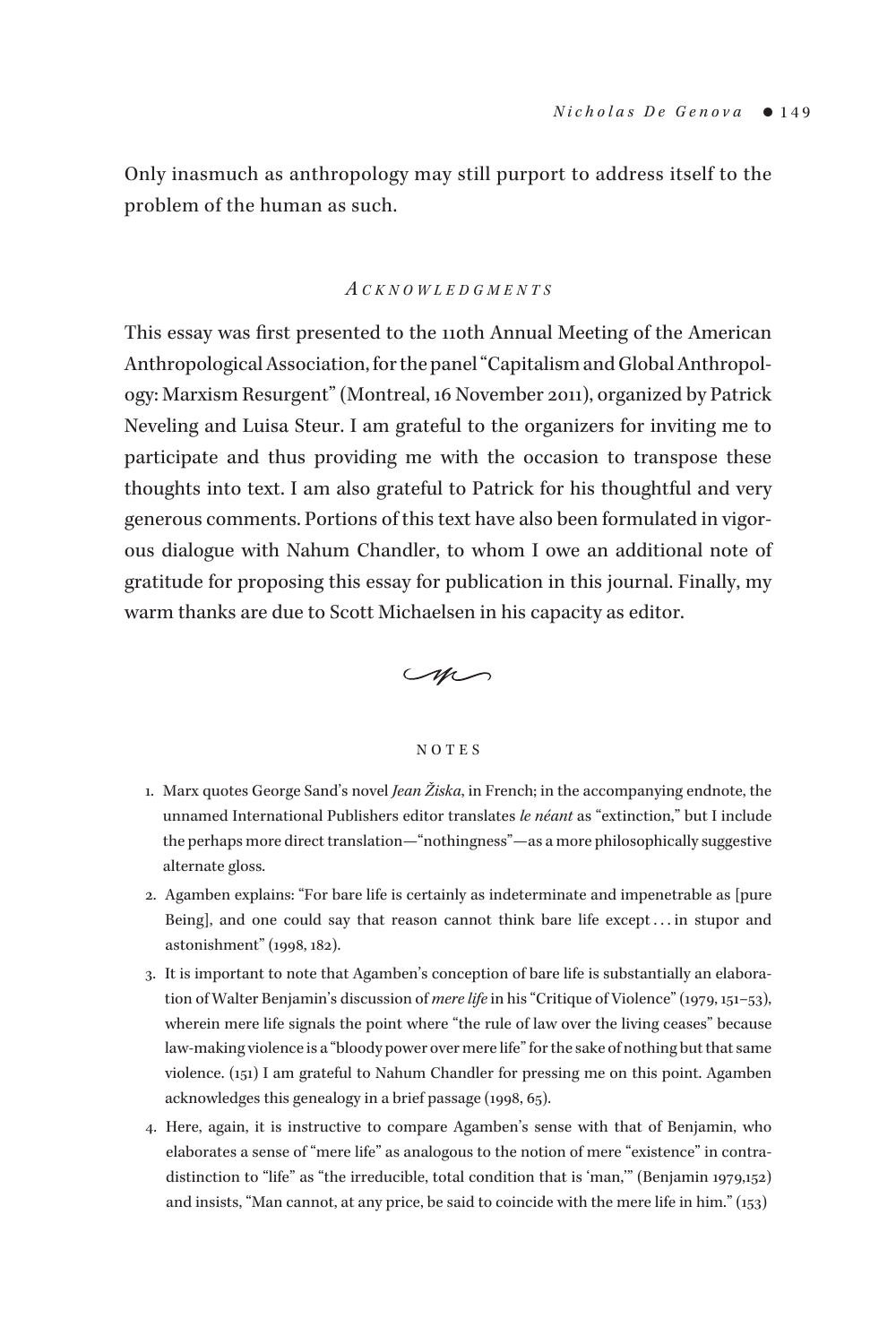- 5. For a more expanded consideration of the significance of Marx's explicit positing of a conception of "sovereign power" in this passage, in relation to Agamben, see De Genova (2010).
- 6. For heuristic purposes here, Marx analyzes labor transhistorically—"independently of any specific social formation,"  $(1976, 283)$  and "in a form in which it is an exclusively human characteristic," which is to say, with an emphatic distinction between the consciously premeditated and purposeful characteristic of human labor and the instinctual work of some other species, such as bees constructing a hive or beavers building dams. (283–84). This sense of the inextricability of human species-life from labor, for Marx, only thereafter is further specified in terms of the decisive analytic difference between the labor process in general (that is, "independently of any specific social formation,"  $(283)$  "in its simple and abstract elements... [as] a universal condition for the metabolic interaction of man and nature, the everlasting nature-imposed condition of human existence... common to all forms of society" (290)) and the labor process as one of alienation and exploitation, "by which the capitalist consumes labor-power" (291).
- 7. I owe a note of gratitude to Dave Roediger for calling this text to my attention.
- 8. My thinking in this section in particular has been enriched by my ongoing dialogue with Nahum Chandler.

#### REFERENCES

Agamben, Giorgio. 1998. *Homo Sacer: Sovereign Power and Bare Life*, trans. Daniel Heller-Roazen. Stanford, CA: Stanford University Press.

. 2000. *Means without End: Notes on Politics*, trans. Vincenzo Binetti and Cesare Casarino. Minneapolis: University of Minnesota Press.

- . 2002. *Remnants of Auschwitz: The Witness and the Archive*, trans. Daniel Heller-Roazen. New York: Zone Books.
- . 2005. *State of Exception*, trans. Kevin Attell. Chicago: University of Chicago Press.
- Arendt, Hannah. 1968. *The Origins of Totalitarianism*. New York: Harvest/Harcourt.
- Balibar, Étienne. 2002. What Is a Border? In *Politics and the Other Scene*, trans. Christine Jones, James Swenson, and Chris Turner, 75–86. New York: Verso.
- Benjamin, Walter. 1968. Theses on the Philosophy of History. In *Illuminations: Essays and Reflections*, trans. Harry Zohn, ed. Hannah Arendt, 253-64. New York: Schocken Books. . 1979. *Critique of Violence,* in *One-Way Street, and Other Writings*, 132–54. London/New
	- York: New Left Books.
- Chatterjee, Partha. 1993. *The Nation and Its Fragments: Colonial and Postcolonial Histories*. Princeton, NJ: Princeton University Press.
- De Genova, Nicholas. 2010. The Deportation Regime: Sovereignty, Space, and the Freedom of Movement. Theoretical Overview. In *The Deportation Regime: Sovereignty, Space, and the Freedom of Movement*, eds. Nicholas De Genova, and Nathalie Peutz, 33–65. Durham, NC: Duke University Press.
- Du Bois, W. E. B. 1900. The Present Outlook for the Dark Races of Mankind. *A.M.E. Church Review* 17, no. 66: 95–110.